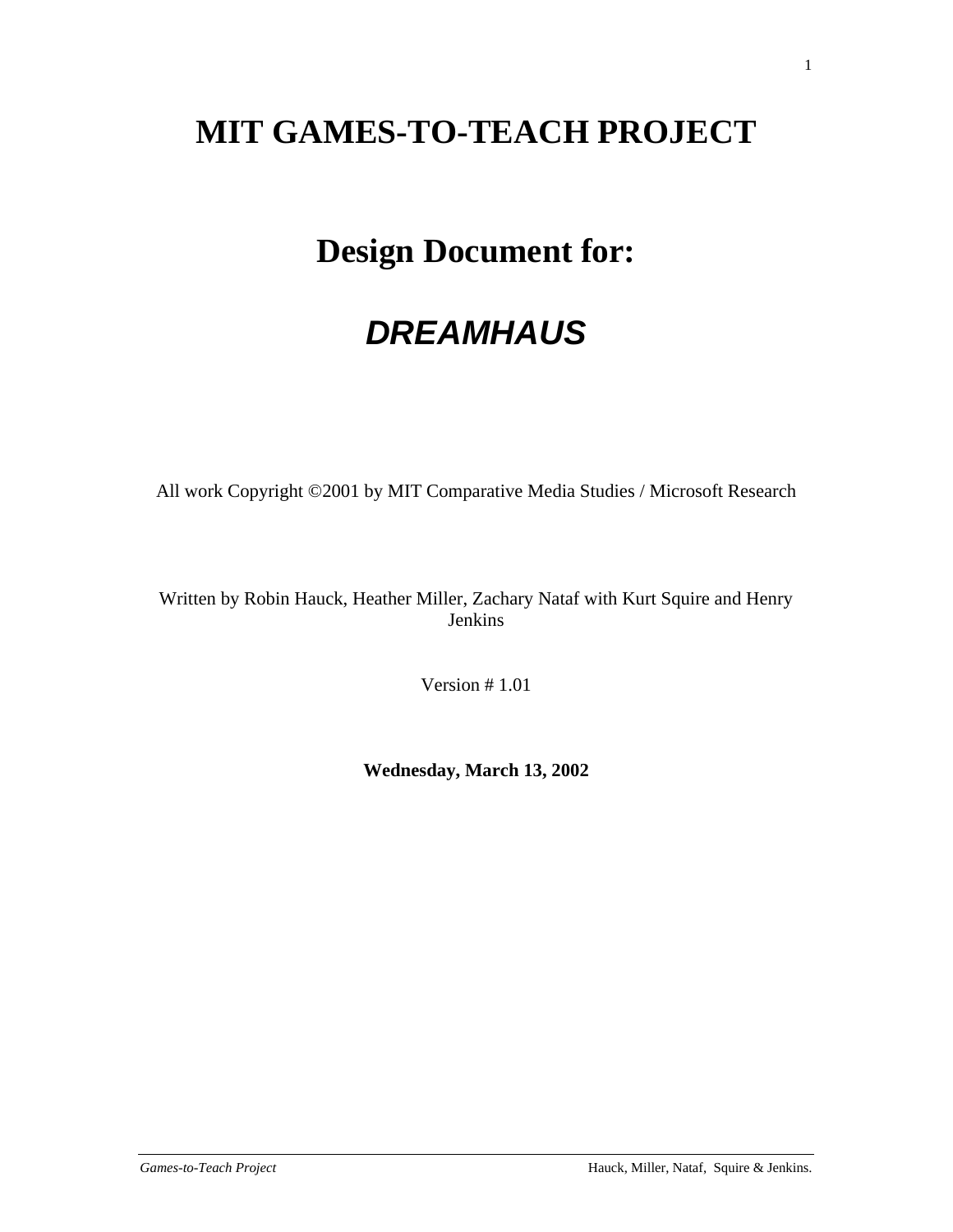# **TABLE OF CONTENTS**

| <b>VERSIONS</b>                                                                         | 3                                                                   |
|-----------------------------------------------------------------------------------------|---------------------------------------------------------------------|
| <b>INTRODUCTION</b><br>Rationale<br><b>Backstory</b><br>Setting<br>Gameplay<br>Controls | 4<br>$\overline{\mathcal{L}}$<br>$rac{4}{5}$<br>5<br>$\overline{7}$ |
| <b>PHILOSOPHY</b>                                                                       | 8                                                                   |
| Game for non-gamers?                                                                    | 8                                                                   |
| Why Barbie?                                                                             | 8                                                                   |
| Pedagogical Approach                                                                    | 9                                                                   |
| <b>Educational Objectives</b>                                                           | 10                                                                  |
| <b>Target Audience</b>                                                                  | 10                                                                  |
| <b>GAMEPLAY</b>                                                                         | 11                                                                  |
| Narrative                                                                               | 11                                                                  |
| Levels                                                                                  | 12                                                                  |
| <b>Level Notes</b>                                                                      | 12                                                                  |
| <b>CONTENT AND PEDAGOGY</b>                                                             | 17                                                                  |
| Content areas                                                                           | 17                                                                  |
| Assessment                                                                              | 18                                                                  |
| Pedagogical Approach                                                                    | 19                                                                  |
| <b>GAMESPACE</b>                                                                        | 20                                                                  |
| Bobbi's Office                                                                          | 20                                                                  |
| Bobbi's Tools                                                                           | 21                                                                  |
| Characters                                                                              | 21                                                                  |
| <b>Game Timeline</b>                                                                    | 22                                                                  |
| <b>Game Flow</b>                                                                        | 22                                                                  |
| Walkthrough                                                                             | 25                                                                  |
| Failing and Winning                                                                     | 27                                                                  |
| <b>TECHNOLOGY AND INTERFACE ISSUES</b>                                                  | 29                                                                  |
| 3D Engine                                                                               | 29                                                                  |
| Software and Interface                                                                  | 29                                                                  |
| Sound Design                                                                            | 38                                                                  |
| <b>RESOURCES</b>                                                                        | 39                                                                  |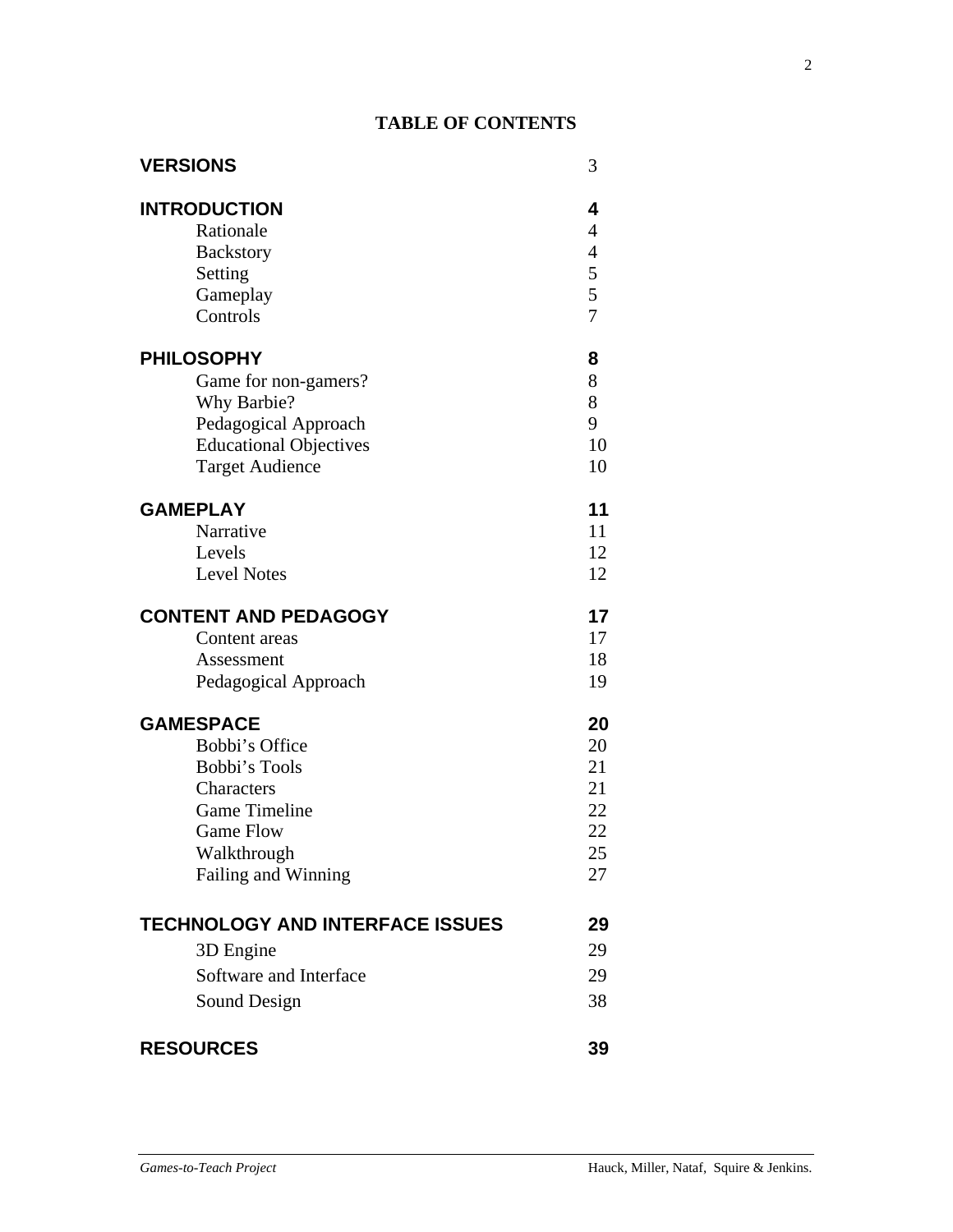# **Versions**

# **Version 1.0**

Previous Documents Assembled by Kurt. Made some additions:

- Tables of time / user experience
- Added pedagogical notes
- Tweaked some language to place more of the curricular burden on teachers
- Added comments/ notes for the group to look at.

# **Version 1.01**

Kurt Squire, February 2002

- Added Zach's Writing
- Added Characters
- Wrote Scenario from Character's perspective
- Added Visuals

# **Version 1.02**

Kurt Squire, February 2002. Added

- Table of Contents
- Assessments
- Pedagogy
- Academic References

Reformatted Document and proofread.

Still Missing: (Wally)

– Examples of puzzle/ Scenario written from "player's perspective" e.g. player looks around the corner, decides to explore this hallways, feels X, reacts Y, etc.

# **Version 1.02**

Proofread by Cynthia Jenkins, March, 2, 2002.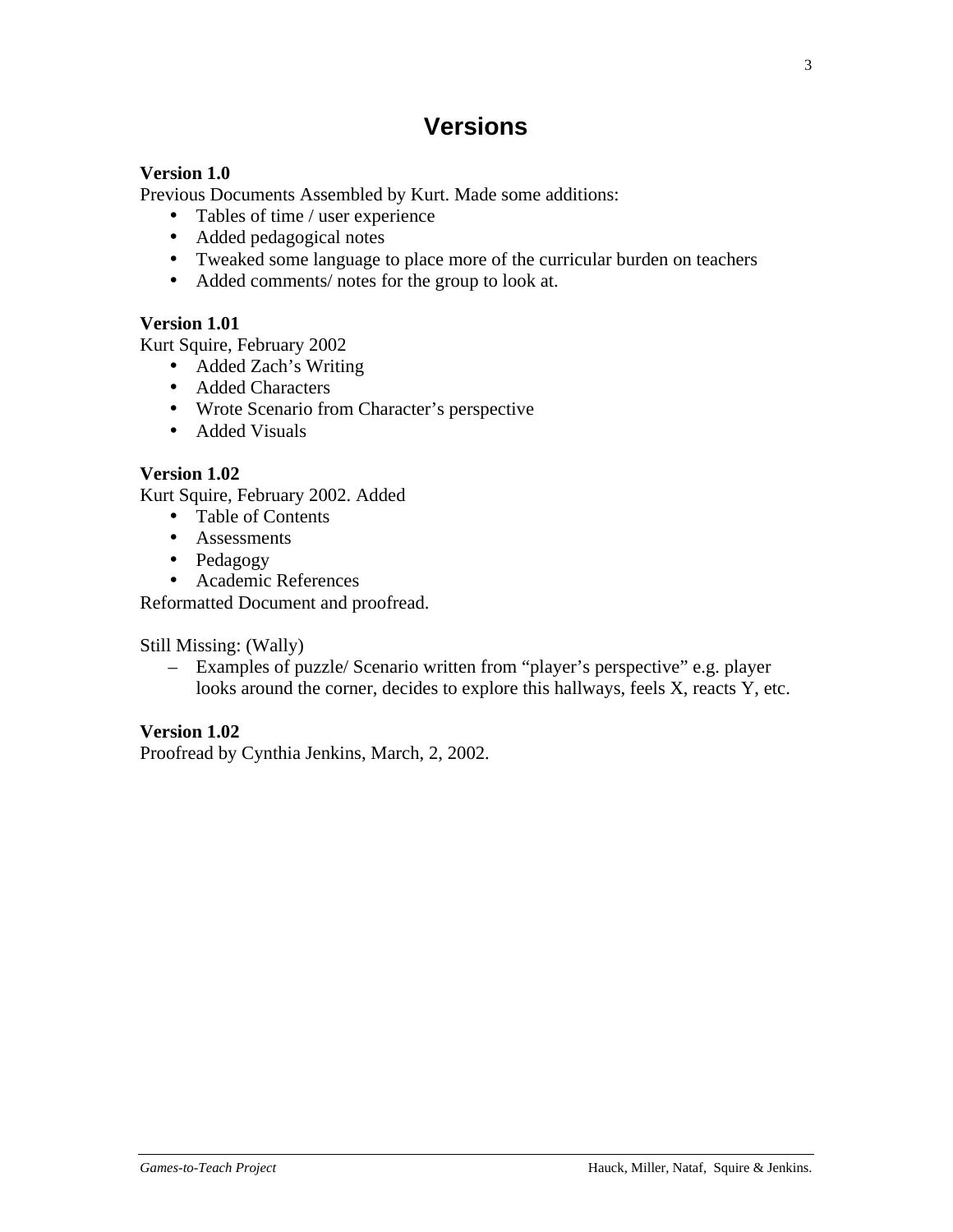# *DREAMHAUS*

"The fate of the world is in the hands of one beautiful girl." (1984 Mattel promotional slogan for new Barbie, She-Ra Princess of Power)

# *The problem of our epoch* is *the problem of the house Le Corbusier (1919)*

*DreamHaus* is a third person adventure / design game. The player, Bobbi, is a successful architect striving for acclaim as the world's first woman to win the prestigious AIA Gold Medal. *DreamHaus* uses architecture as an entry point for learning AP-level mathematics, engineering, and physics material. Players examine virtual architectural sites (such as the Tokyo Olympic Stadium), solve physics and engineering-based puzzles, and complete architectural design challenges using the game's design tools. Players may also participate in a web-based community surrounding the game, submitting their designs, viewing others' work, or offering critique on designs.

*DreamHaus* draws on the artistic allure of architecture and romantic history to make physics accessible to those typically not interested in Physics, Mathematics, or Engineering. Further, the game uses the exploration of fantastic virtual spaces, thoughtprovoking puzzles, the systemic nature of structural engineering, and opportunities for creative expression in virtual communities proven to be successful with non-gamers in Myst and The Sims. Further, *DreamHaus* is grounded in David Perkins' *Teaching for Understanding* a pedagogical framework that is designed to foster deep, intuitive understandings of phenomena by providing learners multiple entry paths into understanding and performance-based modes of expression.

#### **Rationale**

As feminists, we chose to base our main character, Bobbi, on the doll, Barbie. This allows us to explore a feminist theme within the game: Bobbi is a woman who has transcended society's limited notions about who she is and what she can do. Once a mere plaything, Bobbi is now a formidable player in the high-powered world of architecture and design. The wink-wink reference to Barbie draws players into the game through an implicit critique of the Barbie brand, which is known for engendering attitudes of learned helplessness in females toward math and science. The implicit critique of Barbie and sassy, camp aesthetic *DreamHaus* employs provide potential paths of resonance for a sophisticated, media-savvy demographic that is coming to terms with gender roles and value wry sarcastic humor. Similar approaches have been tried recently with great critical and commercial success in properties like *Buffy the Vampire Slayer* and *Legally Blonde* (See game philosophy). Of course, players are free to solve the physics-based puzzles and tackle the architectural engineering design challenges without necessarily appreciating the critical sub-text running through the game.

# **Backstory**

Bobbi at one time was a Malibu resident with her boyfriend Kevin, leading a rather shallow, passive life. At the age of 35 she has an epiphany and decides that she has always felt like a doll living in a dollhouse. She goes to architecture school to become an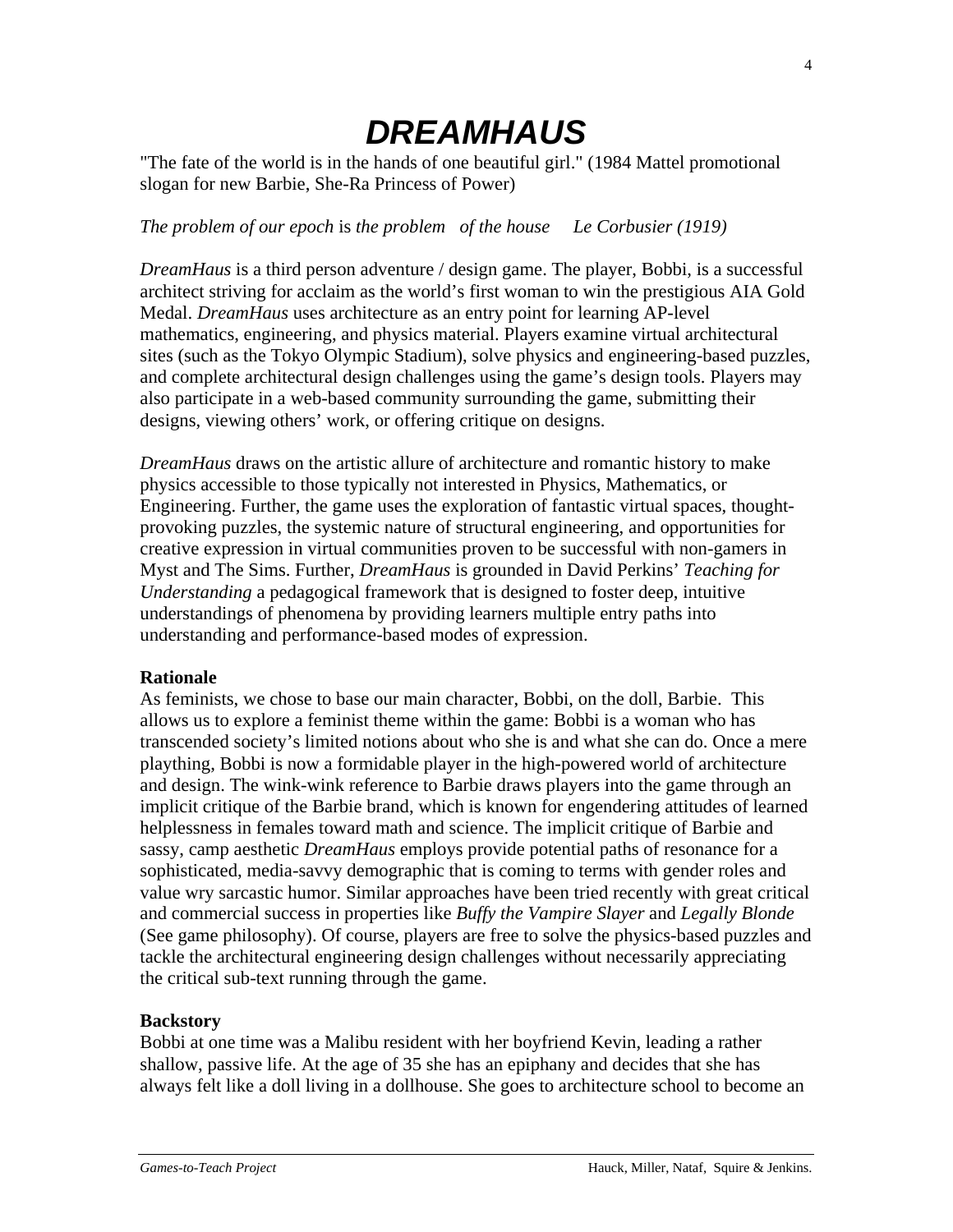active creator of buildings rather than a passive inhabitant of life. Architecture School is a transformative experience and Bobbi becomes a world class architect.

## **The Setting**

When the game opens, Bobbi is a 50- something, cutting-edge architect in Soho with an asymmetrical haircut. Other main characters include Kevin - (previously Ken) now Bobbi's harried, gay assistant, and Skipper - Bobbi's smart-alec intern. Also recurring will be "The Money" a disembodied voice that communicates Bobbi's assignments through her super-powered PDA. The Money's character is meant to be reminiscent of 007's superior Money Penny. The player will control only Bobbi; all other characters will be controlled by the game and will present the player with constant challenges and clues.

While at the top of her game professionally, one major prize has eluded Bobbi's manicured grasp: the AIA Gold Medal Award. The gold medal is the profession's highest honor. No woman has ever won it. That's where the player steps in.

#### **Gameplay**

Playing as Bobbi, the player visits architecturally significant buildings, solves puzzles to unlock the mysteries of each building, converses with the ghosts of (or living) architects, researches information in texts and on the web, and designs buildings.

To win the Gold, each architect must fulfil seven design challenges. Each one is harder than the last and targets a specific set of physics and engineering concepts or principles. For help, Bobbi turns to her crackerjack intern, Skipper. Skipper suggests a field trip to a historical building where they might unearth the secret of the current challenge. Using Bobbi's futuristic cell phone, they travel through space to the building. There, they are greeted by the ghost of the architect who gives them clues about the design secret (a.k.a. the target physics concept).

At the architecture site, the ghost leads the player through a series of game puzzles designed to communicate specific physics/ engineering / math concepts. These puzzles are embedded in the physical game space, but often focus the player on specific elements of a design. For example, in the first level, the player completes a simple puzzle trying to stack as much weight as possible on to simple beam support structures made of stone and wood. In later puzzles players explore the physical properties of the arch by putting together egg puzzles. The series of puzzles are designed to develop students' understandings in a manner similar to a tutorial. They are sequenced so that students encounter a variety of examples embodying the concept.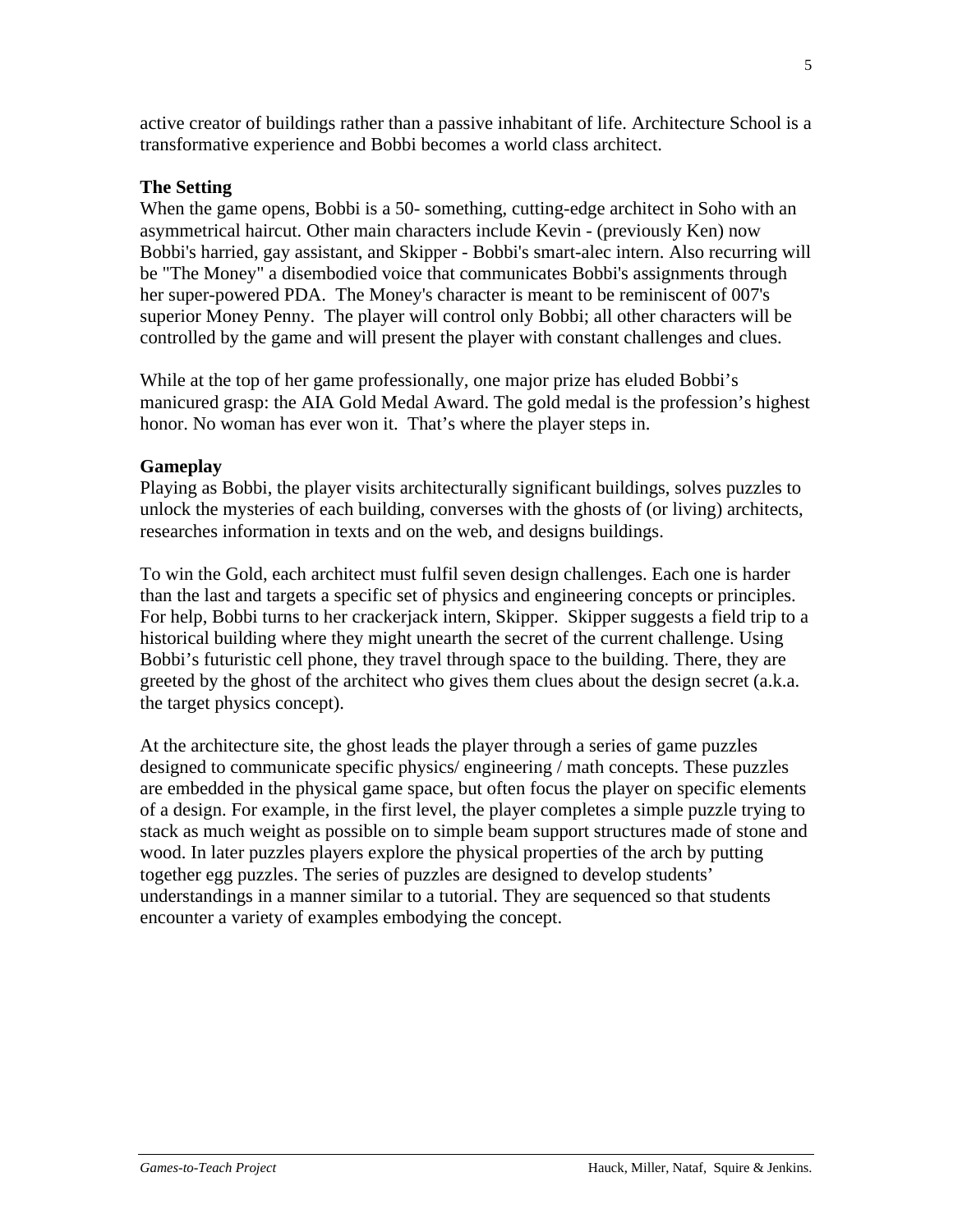

Once the player has completed the series of design challenges, she is given a full explanation of the concept. Consistent with guided discovery pedagogical techniques, this revelation coincides with the player's discovery of the secret behind the design challenge. Next, she returns to her office and works on a design incorporating the target principle or concept using the CAD element of the software. Bobbi can import each of the buildings she visits into the cad software as well. When she is done, she submits her work to the architectural engineer (the CAD Software), who tests it for it for obvious structural problems before she submits it to the AIA panel. The architectural engineer features artificial intelligence technology similar to that found in *Bridge Builder*, Digital Canal's *Structural Engineering Frame Analysis*, *StrucPro*, or *STRAAD* Analysis. This analysis highlights areas of high stress so that the player can identify weak areas in the design.

Once Bobbi's design passes through the architectural engineer's review, she can submit it to the AIA panel. Depending on the particular learning context, the panel may be a teacher, a panel of peer reviewers, a panel of community experts designated by the teacher, or a panel assembled from the *DreamHaus* website. The panel reviews the design, and decides if Bobbi has met the design challenge. If she has, the panel presents the final challenge. If she has not, she can return to the site-based tutorials with the ghost of the Architect, additional advice from the Architectural Engineer, and more support from Skipper in the design phase.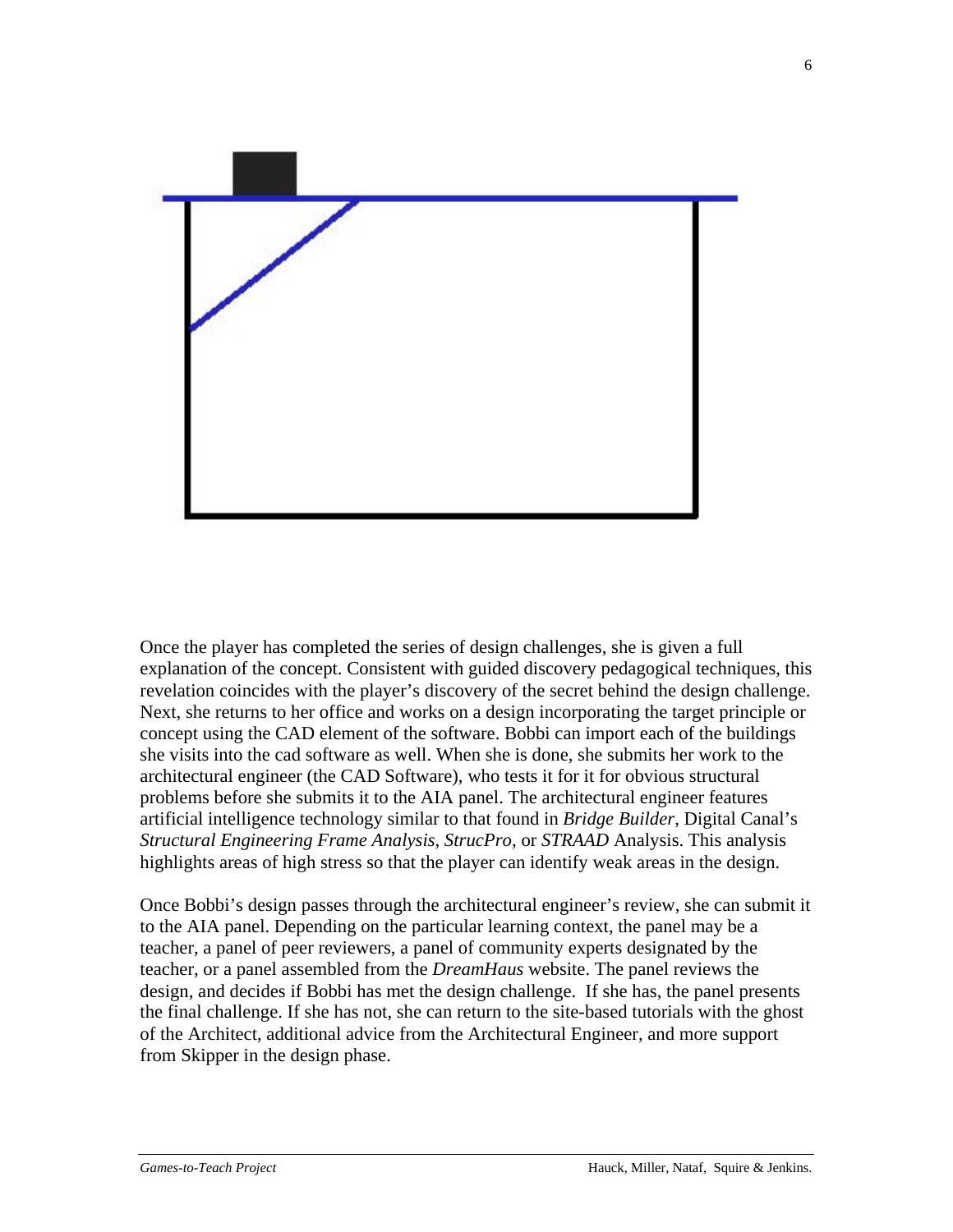When Bobbi has successfully reached the 7<sup>th</sup> design challenge, the AIA panel throws her a curve. They ask her to design her own *Dreamhouse* to her own specifications. The only catch is that the design must incorporate all 6 of the previous physics concepts. The field trip leg of this trip is an historical and cross-cultural tour of domestic buildings from castles to tenements. Bobbi can use the trip as inspiration to design a home that suits her own history, needs and dreams. Of course, since Bobbi is the player, the end product is a construction that reflects the player's personality. The panel will only award Bobbi the AIA Gold Medal Prize if each of the 6 target concepts is correctly employed on the first submission of the design to the panel.

#### **Controls**

Controls in the office place and in the virtual tour are very simple – point and click to where you want the character to go. Left mouse moves you there; right mouse lets you interact with the object, if that's possible. Players can communicate with other players, objects, or the ghosts of architects.

The CAD software would also be a streamlined version of commercially available CAD software. The idea would be to present less functionality, simpler capacity to build simple objects (e.g. pre-rendered shapes).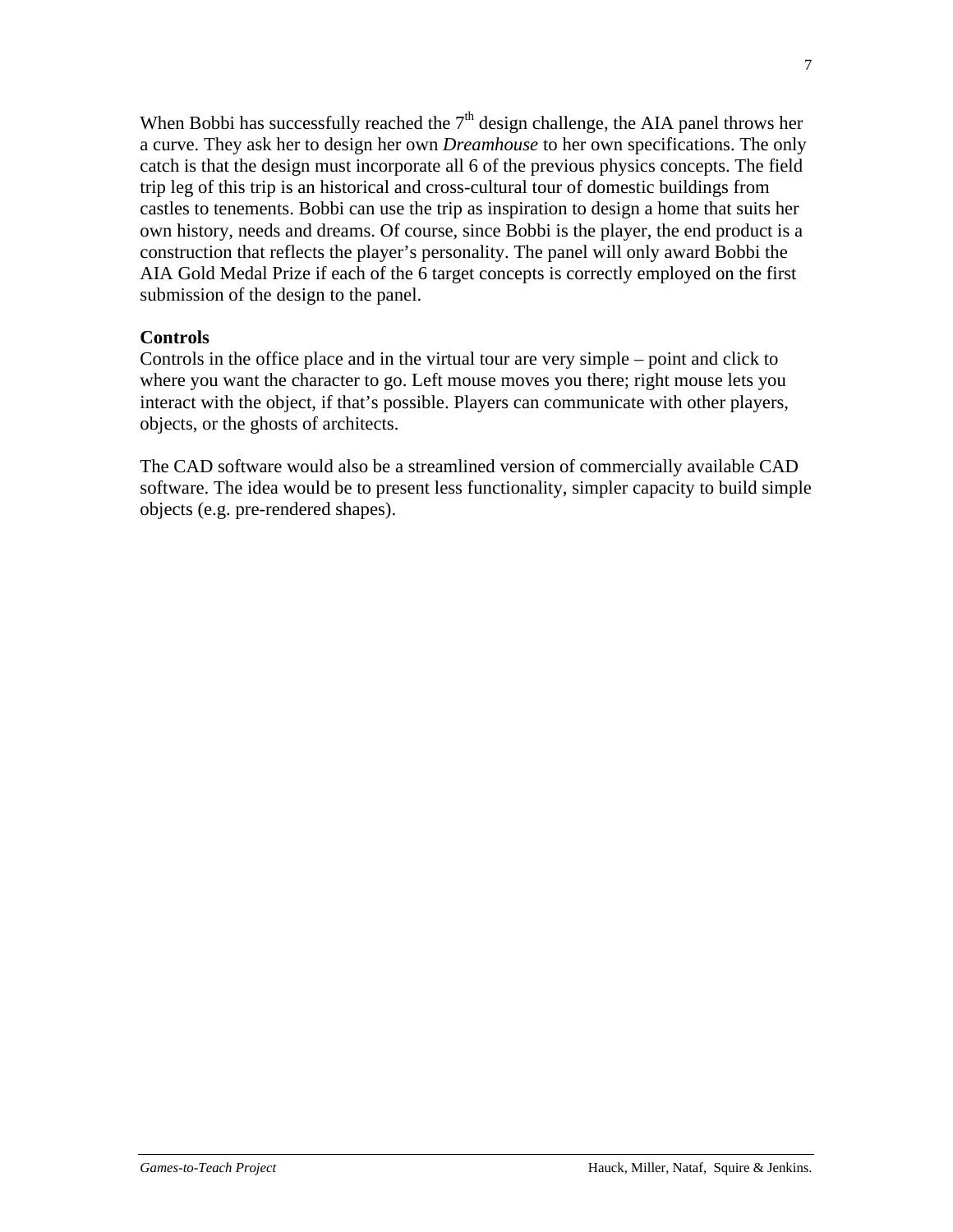# **Game Philosophy**

#### **A game for non-gamers? Physics for humanists?**

As game designers, we dreamed up a game about Physics that would intrigue Humanists. We strove to include narrative features missing in many games: Rich characterization, witty dialogue, realistically-drawn figures from history, and complex interpersonal relationships – design elements that are known to appeal to diverse audiences (See Cassell & Jenkins, 1998).

Many non-scientists studying science ask: When will I ever have to use this knowledge? *DreamHaus* presents students with a compelling way to apply and expand their physics knowledge for an imaginative and creative purpose: The design of innovative buildings. This game also addresses a growing concern in engineering education that students are graduating without the ability to synthesize material or think creatively with physics and engineering concepts (Sheperdson, 1999).

#### **Why Barbie?**

Bobbi's *DreamHaus* is an adventure/puzzle game with an attitude. It employs a direct parody of Barbie and the Barbie aesthetic in order to attract a segment of the population that both computer games and science have long neglected: girls and boys more literary than scientific more comfortable in character-driven, real-life spaces than fantastical ones. The Barbie reference is a loaded one and some may misinterpret a parody as a "dumbing-down" rather than a sophistication. We believe that by going straight to the heart of the gender debate we will attract a much desired demographic to the gaming community: a group of young adults known to resist pedagogy that comes across as didactic or patronizing. By exploiting one of the central icons of our culture in an entertaining, humorous way, we will take game narrative to a new level and draw an important population into the world of science.

Barbie has had a long and highly visible history with girls and games. While *DreamHaus* is not specifically designed for women, women are well-represented in one of our target groups: non-gamers and those who see themselves as non-scientists. Our choice of a Barbie reference was informed both by a sense of the marketing potential and the opportunity to be provocative with ideas about feminism and gender.

The most successful game for girls ever produced was a game based on Barbie. While feminists have decried the sexist ideology long associated with Barbie, we take a more complex and broader view of the Barbie phenomenon. Mattel may market Barbie with implicitly or explicitly sexist advertising, but children have always made Barbie their own through highly individual play and story-making. We believe that the genius of Barbie is that she can absorb a multitude of identities, attitudes, and play patterns. This quality is what has made her such a tried-and-true choice for make-believe. Had Barbie less ideological flexibility, she would never have exhibited such staying power for so many generations of highly individual girls (and their brothers).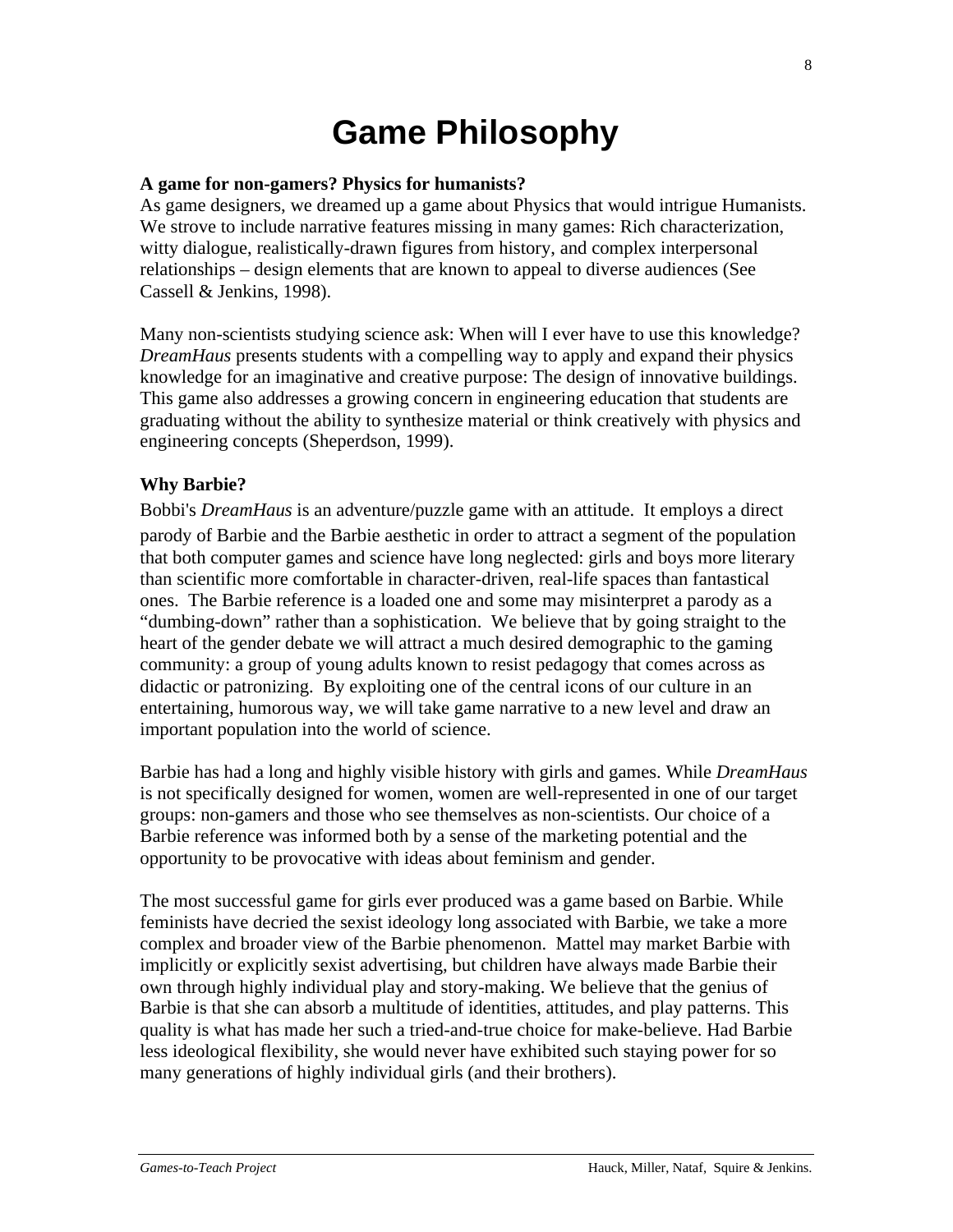As feminists, we have made Barbie our own too- projecting on to her a vision of a driven, talented woman who is not a slave to the idea that a woman must always be nice in order to be good. As a complex, sharp-witted character, Bobbi will appeal to our lateadolescent players who are actively working out their own identities in response to cultural pressures.

We anticipate that some feminists may not see beyond the Barbie reference in our game and that the game may be the source of some controversy and contention within the feminist mainstream community. We welcome such attention to the game and the issues it plays with. *DreamHaus* is consciously pushing the envelope about science education, games for females and non-gamers in general and feminism itself.

# **Pedagogical Approach**

Our pedagogical approach builds on constructivist approaches to instruction, where game players learn physics and engineering concepts through:

- Guided Discovery of physics and engineering concepts embedded in architectural design;
- Manipulating digital tools in order to "play" with the concepts behind civil and architectural engineering;
- Designing buildings embodying their understandings of physics and engineering concepts in a problem-based learning framework.

*DreamHaus* specifically addresses findings in cognitive science research highlighting that students:

- In traditional learning environments fail to develop intuitive understandings of scientific concepts (e.g. Bransford et al., 1977; Gardner, 1994).
- Retain naïve understandings of physical and engineering phenomena (e.g. Gardner, 1994; Sheperdson, 1999).
- Can overcome such alternative conceptions of physical through the design and modeling of 3D worlds (e.g. Barab, Hay, & Barnett; Perkins, 1986).
- Can build deeper understandings of phenomena by accessing information via multiple channels and representing multiple modes of understanding (e.g. Gardner, 1999; Perkins & Unger, 1999).

One key principle behind contemporary science education research is that students benefit from opportunities to tackle fewer concepts but in greater depth. Building on David Perkins' research into teaching for understanding, *DreamHaus* provides students opportunities to perform a variety of thought-demanding things with a topic—like explaining, finding evidence and examples, generalizing, applying, analogizing, and representing ideas in a new way.

One metaphor for thinking about how physics and engineering can be learned through the study of architecture is through the role of the Architectural Engineer. Architectural Engineers review blueprints for factors such as structural soundness, electrical engineering systems, ventilation systems, and heating and cooling systems. *DreamHaus* sits in the nexus between these two fields.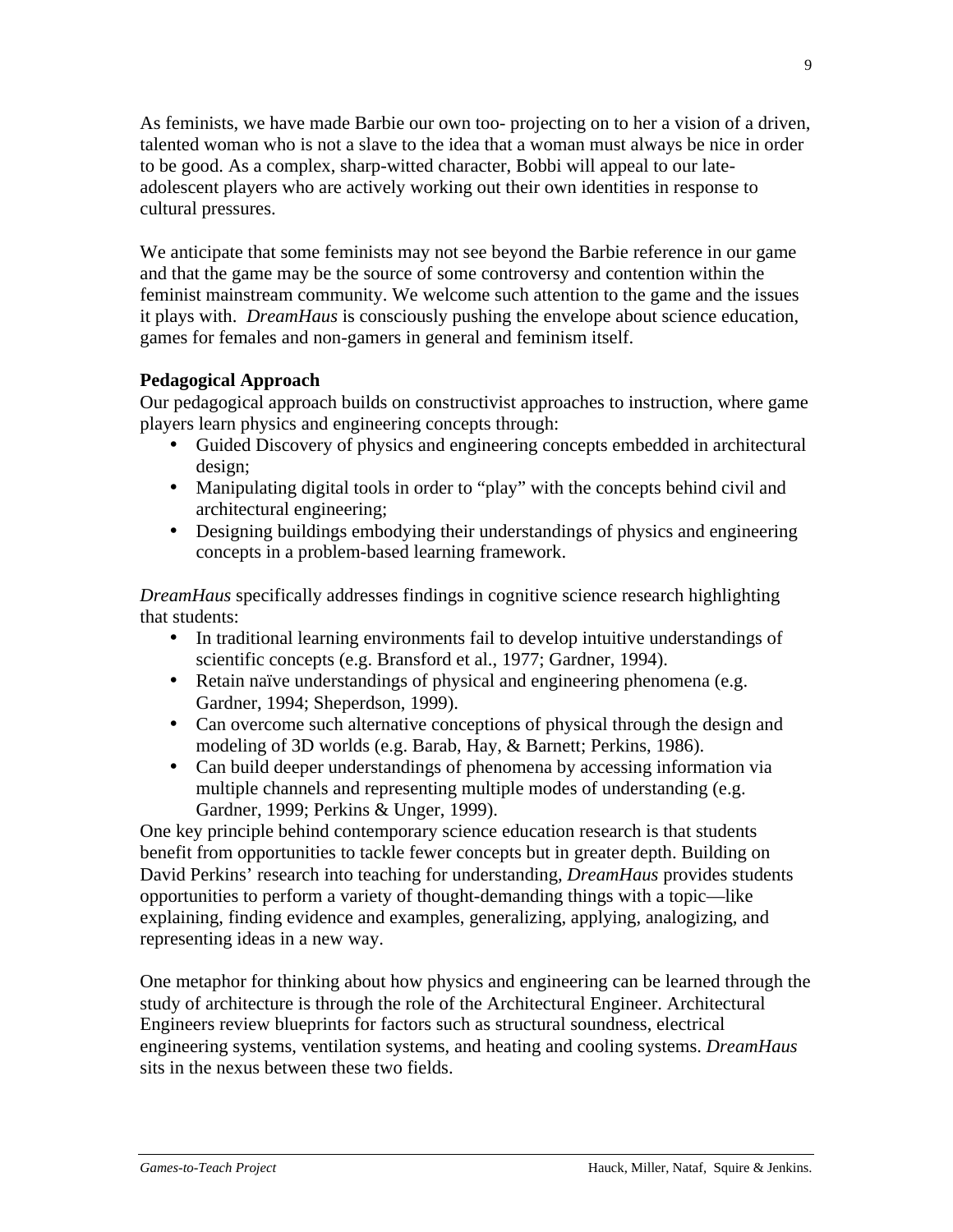# **Educational Objectives**

The game strives to give players qualitative understandings of physics phenomena (Forbus, 2001). This game gives players opportunities to:

- Develop intuitive understandings of physics and engineering concepts and principles.
- Identify how physics and engineering concepts and principles are used in buildings of architectural significance.
- Develop and apply understandings of physics and engineering concepts and principles through the design of architecture.
- Express themselves creatively through the design.
- Critique and evaluate the scientific quality of one another's designs.

Each task is designed to elicit a performance of understanding-not merely a cue to recognize formulas and concepts. Players will be presented with animations of each concept and graphical displays of phenomena embodying each concept. Design tasks demand that they mobilize these concepts in the design of buildings.

# **Target Audience**

We present *DreamHaus*, an adventure/ puzzle / constructionist game designed for students years 18 and over studying AP and introductory college physics and engineering. *DreamHaus* is particularly geared toward students for whom science does not come naturally.

A fun, educational video game that addresses the needs of diverse learners by providing the player with multiple ways of working with key science and engineering concepts would have real educational value and appeal to this market. Our game takes an interdisciplinary approach to science and engineering, and focuses on key concepts at an introductory level that are often shared across these disciplines.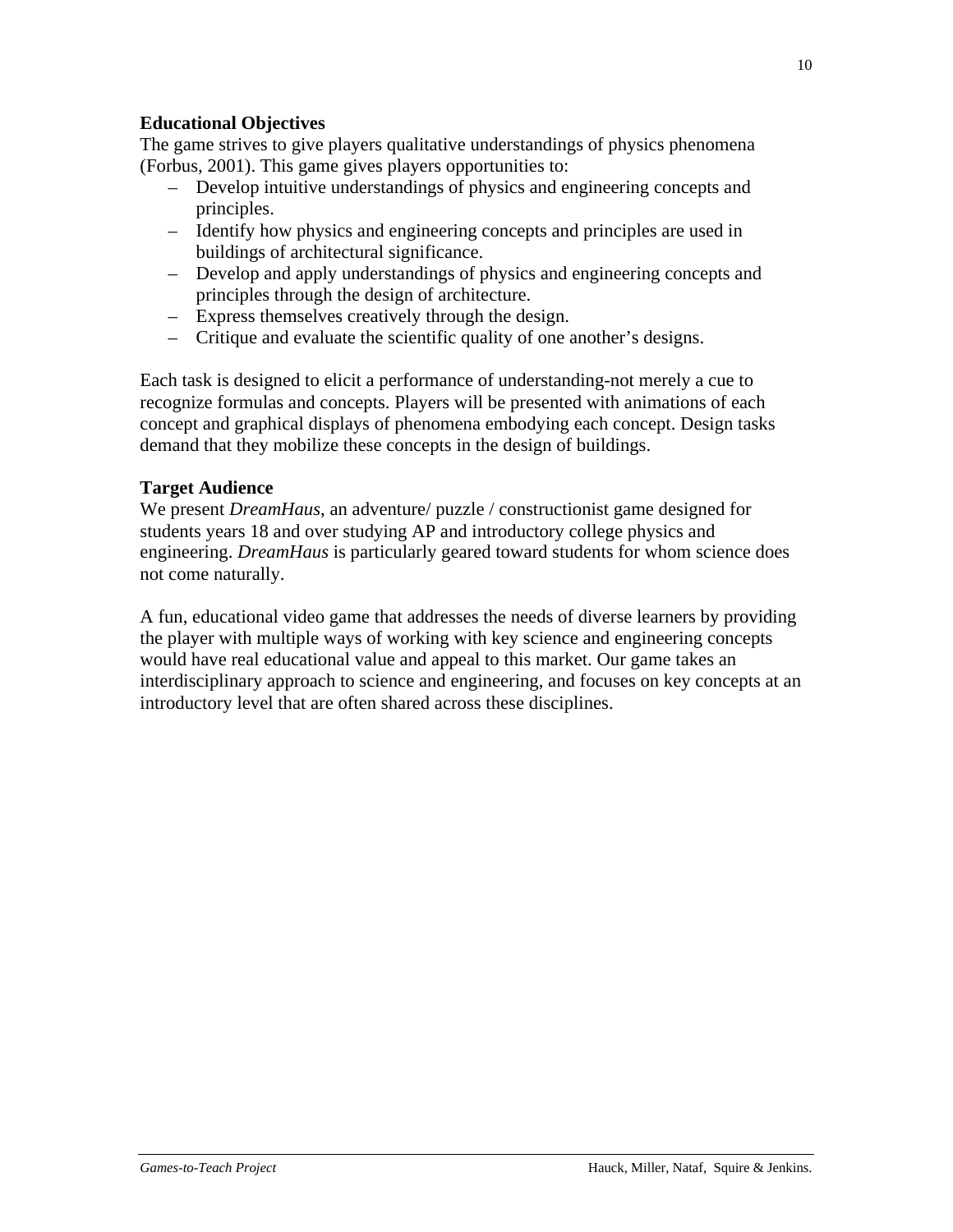# **GamePlay**

# **Gaming Objectives:**

*Narrative objectives*. Making up for lost time is a big theme with Bobbi, In the 15 years since she left Malibu for Taliesin Architecture School, she has scaled every architectural achievement except the field's highest honor: the AIA Gold Medal Award which has never been awarded to a woman. Bobbi is driven to go for the gold this year by her own personal ambition AND ALSO her worsening financial situation.

*Level Objectives*. The AIA panel have decided that to win the Gold medal, contestants will have to perform 7 Herculean design challenges.

- "Tiny" Summer Home for The Money in Siberia.
- A stone house for a wealthy teenage actor whose parents are concerned that he needs a solid roof over his head.
- A home at least 35 stories tall for a short, wealthy businessman with a Napoleonic complex.
- A portable home of 30,000 square feet for a veteran circus performer who can't give up life under the big top.
- An Egg shaped home for an LA starlet who wants to live in a state of gestation and hopes the shape will protect her from earthquakes.
- Build an Antarctica resort for a east-cost, west cost rap star who is looking to chill out South.
- An underwater research facility for a shampoo company that wants access to an unlimited supply of salt water.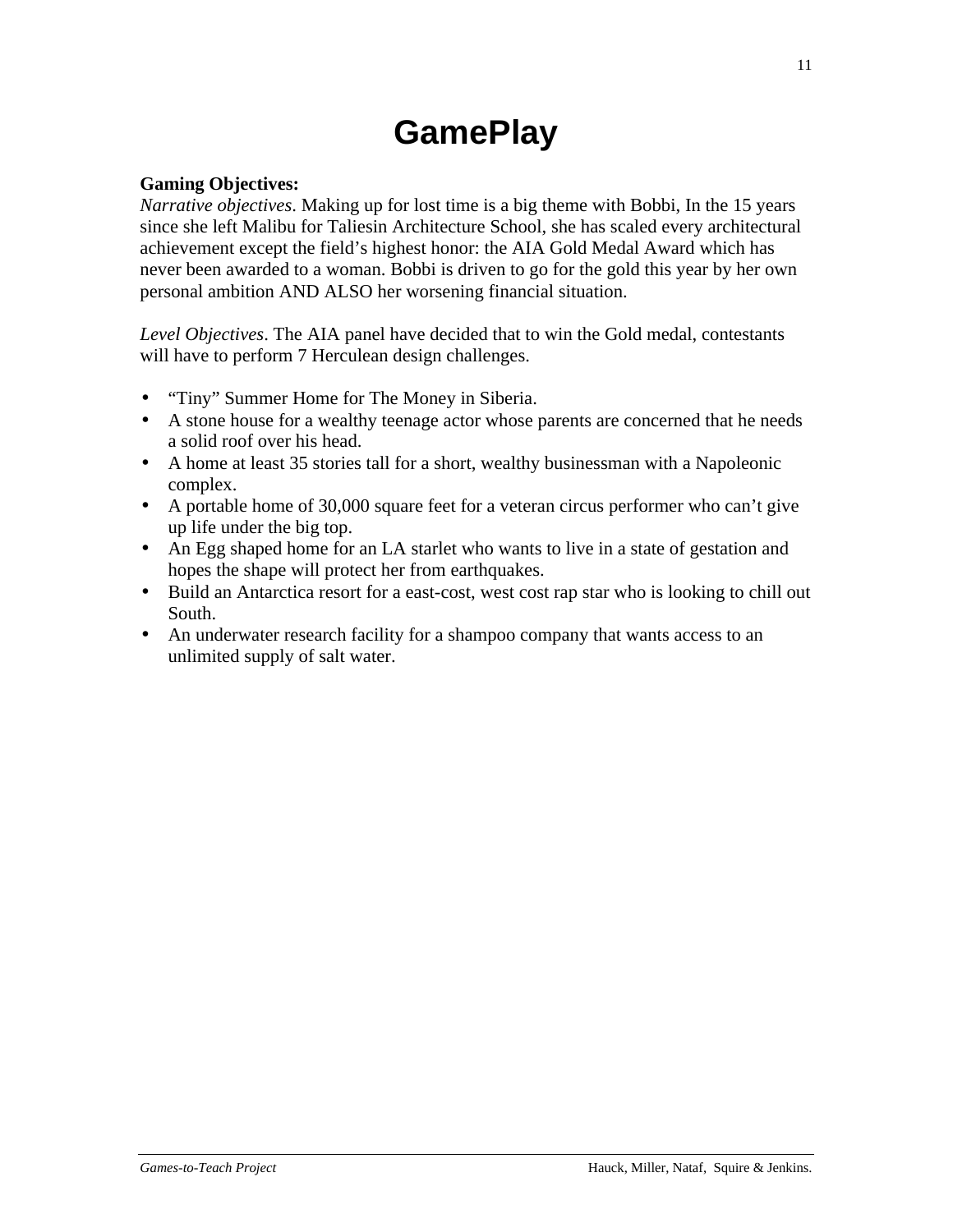# **7 Steps to the Gold; 7 Levels of** *DreamHaus*

| Level          | Design Challenge                        | <b>Field Trips</b>        | Content                    |
|----------------|-----------------------------------------|---------------------------|----------------------------|
| Tutorial       | Design a small summer home              | Dogon Home                | Force; Beams; Loads;       |
|                | in the Siberia from natural             | <b>Irish Home</b>         | Equilibrium; Wood          |
|                | materials.                              | Villa Savoye              |                            |
| $\mathbf{1}$   | Give wealthy child actor a              | Pyramids                  | Force, Beams, Loads,       |
|                | solid "roof" over their head.           | Parthenon; Stonehenge     | Equilibrium; Stone.        |
|                | Build a stone building with<br>columns. |                           |                            |
| $\overline{2}$ | Create a tall building for a            | <b>Hancock Building</b>   | Loads; Force; Trusses,     |
|                | little king.                            | Eiffel tower              | Steel, Wind / side         |
|                |                                         |                           | pressures; Tension and     |
|                |                                         |                           | Compression; Shearing      |
|                |                                         |                           |                            |
| 3              | <b>Circus Tent</b>                      | Tokyo Olympic Stadium;    | Tension; Elasticity; Rope; |
|                |                                         | Nervi's airplane hangars; | Cable; and Fabrics;        |
|                |                                         | <b>Super Dome</b>         | Domes; Air                 |
| $\overline{4}$ | <b>Earthquake Resistant Structure</b>   | Coliseum                  | Arches; Curved surfaces;   |
|                |                                         | Pantheon                  | Tension                    |
|                |                                         | Notre Dame                | Force; meridians;          |
|                |                                         | Egg Church                | Volume of 3D Space         |
| 5              | Design a building for rap star          | Igloo; Ice Hotel          | Wind, dome structures,     |
|                | to chill in Antarctica that             |                           | Thermodynamics laws        |
|                | won't melt or something.                |                           |                            |
| 6              | <b>Underwater Shampoo Factory</b>       | Geodesic Domes; Falling   | Canterleavering            |
|                |                                         | Water                     |                            |
| $\overline{7}$ | <b>Bobbi's DREAMHOUSE</b>               | All previous sites        | Open-ended                 |

# **Notes on Levels**

Images and historical background on all buildings can be found at http://greatbuildings.com. They also have images that can be used as research art, for a fee. They have free 3D models of many of the buildings as well.

# **Tutorial**

*Build a small summer home with natural materials available at the site.* (The money doesn't want to invest any money in your project until he's sure that Bobbi can deliver). The player goes on a series of field trips of historical sites to learn the basics behind forces, loads, equilibrium, and the basic properties of wood and stone. The player visits a variety of simple, non-intimidating structures (Dogon Home, Irish Home, Villa Savoye) that are designed to draw the player into the world of design. They're all quite cute. Architecturally, this level focuses the player on the relationships between a structure and its environment, the needs of a single-family occupancy, and historical approaches to home building. From an engineering perspective, it allows the player to learn the properties of some basic materials (clay, mud, straw, wood), and design issues (beams, loads, gravity, and roofing).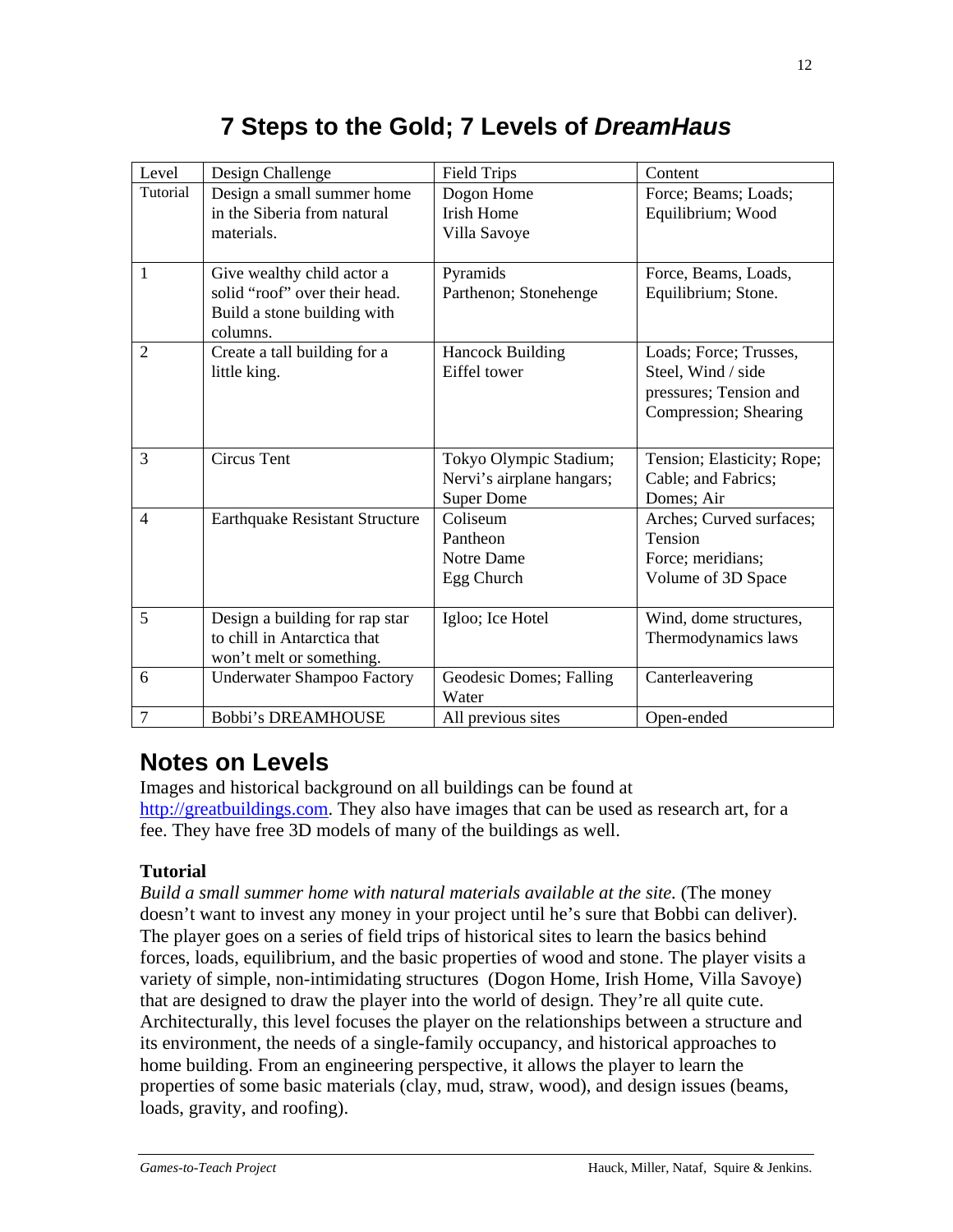# **Level** 1

*Give wealthy child actor a solid "roof" over their head. Build a stone building with columns.* This level asks the question: how do such large structures made of heavily materials such as stone stand? The player begins by visiting the Pyramids and learning more about the geometry and physical properties of the pyramid (see Salvadori, p. 35- 37). There, the player completes puzzles building pyramids, exploring pyramids of different dimensions, how the pyramids interact with the environment (e.g. wind) and running water over the base of pyramids. Completing the puzzles unlocks the mysteries of the pyramid. The player can now see force exerted on each block and the load baring of the structure.

Next, the player goes to Stonehenge, and examines the building's beam systems. Through this series of puzzles the player learns about Beam Control – "the principle of deflection and moment control by the use of adaptive applied end moments." Much of the basic science behind beams, etc. can be found at the initial tutorials at: http://moment.mit.edu. This site provides all of the basic information that would be needed to construct puzzles. Chapters 1-5 of Why Buildings Stand Up: The Strength of Architecture by Mario Salvadori is another good source for this material. The diagrams in this book suggest possible animations and puzzle games.

Finally, the player travels to the Parthenon. This level also allows for links to the Golden Proportion (see below). Including such material is critical for building a bridge between engineering and architecture. From greatbhuildings.com: "Even from the time of the Greeks, a rectangle whose sides are in the "golden proportion" (1: 1.618 which is the same as 0.618: 1) has been known since it occurs naturally in some of the proportions of the Five Platonic Solids. The Acropolis, in the center of Athens, is an outcrop of rock that dominates this ancient city. Its most famous monument, now largely ruined, is the Parthenon, a temple to the goddess "Athena" built around 430 or 440 BC. Though no original plans of the temple exist, it appears that the temple was built on a square-root-of-5 rectangle, that is, it is 5 times as long as it is wide. These are also the dimensions of the longest side view of the temple. The front elevation is built on a Golden Rectangle, that is, it is Phi times as wide as it is tall." Using the Golden Rectangle is one example of how DreamHaus uses architectural engineering – the intersection of mathematics, physics, and aesthetics to provide a compelling context for learning engineering.

# **Level 2**

*Create a tall building for a little king.* Here the player learns about the properties of steel, bracing, and joists. This level requires more consideration of wind. Joints and bracing also become critical. The player goes through a series of tutorials similar to those found at http://moment.mit.edu/imageLibrary/contents/joints.html, where the player discovers the complex physical relationships behind the behavior of joints. Among other puzzles, the player in this level removes structural supports from buildings until the crumble under a variety of conditions (no wind, high winds, higher gravity).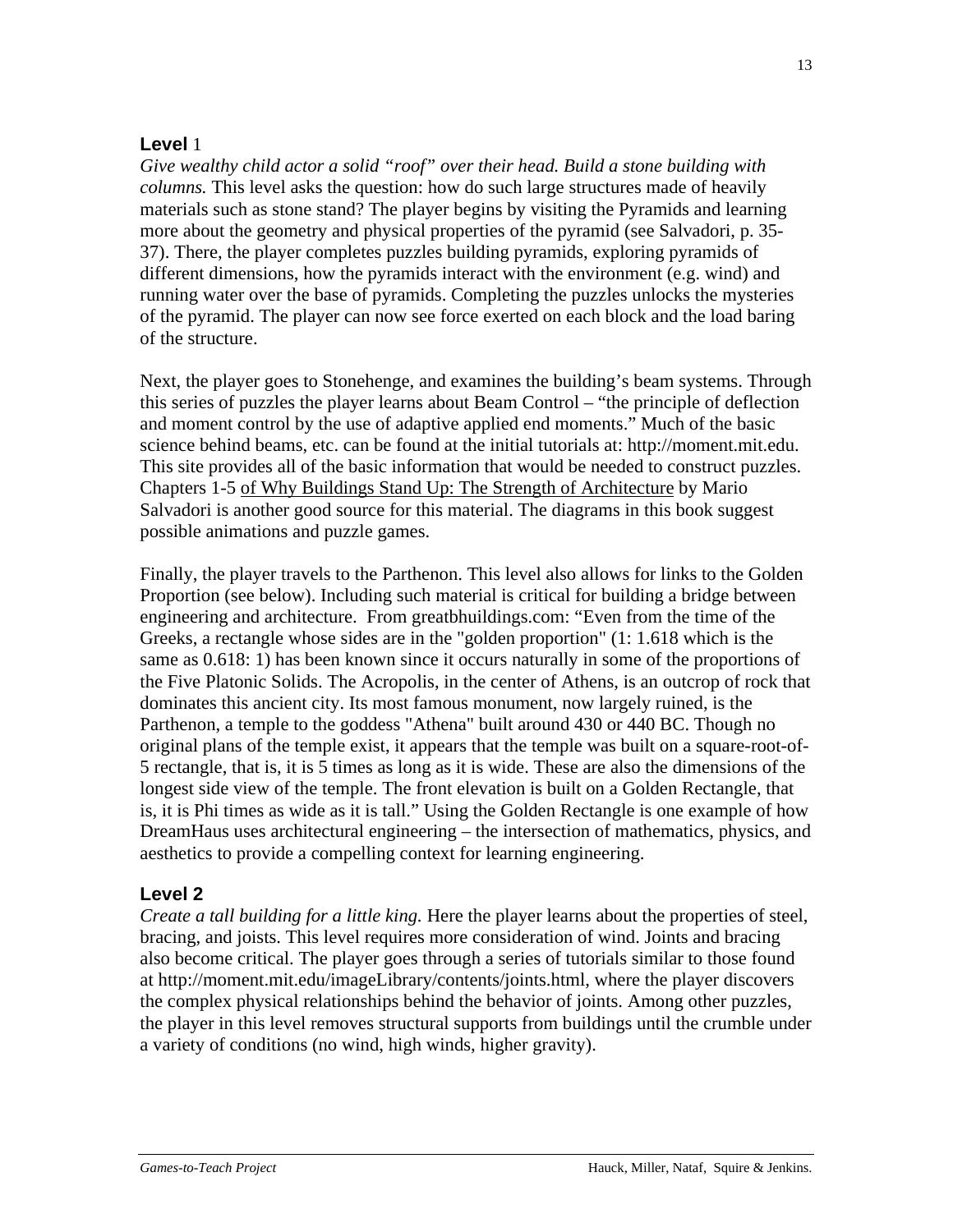

# **Level 3**

*The player designs a Circus Tent for a former circus performer that spans 20,000 square feet.* The player begins by visiting the Tokyo Olympic Stadium where he / she solves a variety of puzzles involving- torque (=rotational force). In one, the player plays with a trapeze artist moves from a sitting position to swinging by her knees; in another a spinning ice skater pulls in her arms--rotational inertia/angular momentum/velocity

Next, the player visits the Nervi airplane hangars. Engineer and architect Pier Luigi Nervi (1891-1979) was one of the more innovative builders of the 20th century. Most of his structures were built of reinforced concrete, either prefabricated or cast on site. Nervi believed that designers could solve construction problems by understanding the physical laws that regulate the equilibrium of forces and the resistance of materials. "His work as a theorist attracted a wide following. Through his designs, Nervi successfully made reinforced concrete the main structural material of the day. He was awarded Gold Medals by the RIBA, the AIA and the Academi d'Architecture. In the years 1946-61 he was a professor of engineering at Rome University."

Finally, the player visits the Superdome. These puzzles involve how air pressure can be used to create structure and the volume of 3D space. After completing the puzzles, she can play with an interactive Superdome where the player can manipulate variables of air pressure, materials, and size to see their effects on the SuperDome (See also Salvadori p. 273-274).

# **Level 4**

*Use the properties of curved surfaces to create an earthquake resistant structure.* In level 4, the player first formally encounters curved surfaces. The buildings increase in complexity from simple arches to the final egg building, which has virtually no planar surfaces. Through these field trips, players encounter the physical properties of the arch, meridians, and revisit tension and volume of 3D space through visiting the Coliseum (arches), the Cathedral of Notre Dame (arches, buttresses), and the Egg Church. A walk through for portions of Level 4 is provided in the Appendix. Sliced egg on a Tutonic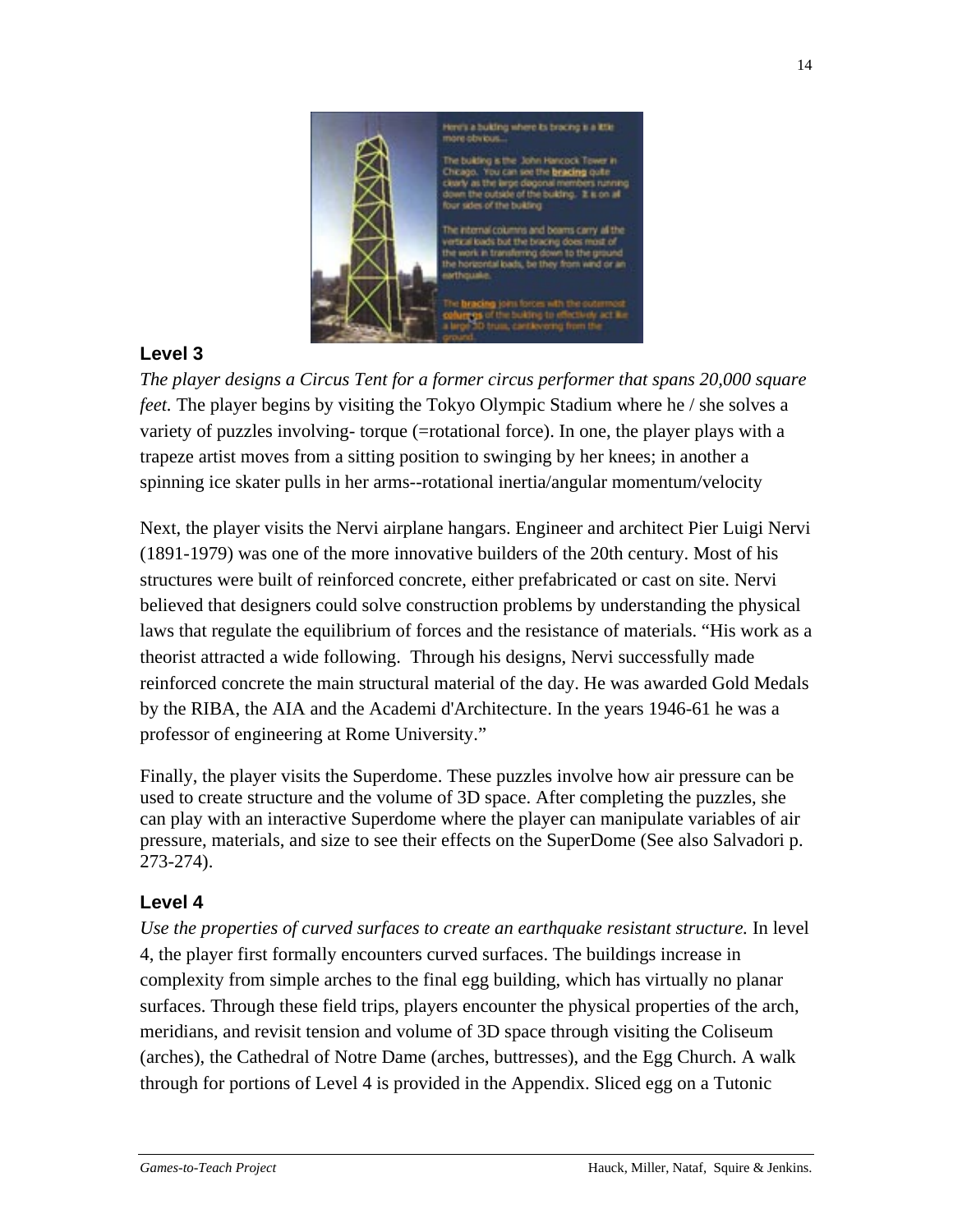Plate provides a nice introduction.

http://loohooloo.mit.edu/plan/plan\_issues/50/egg/article\_bottom.html.

# **Level 5:**

*The player designs an energy efficient structure made of ice that will let Snoop Doggy Dog "chill" while not freezing.* Level five features a visit to a basic igloo, as well as the Ice Hotel, which is in Sweden. The bulk of the content is on thermodynamics, but the player also revisits dome structures, while also learning more about wind on these structures. There is an outstanding curriculum for understanding the math behind igloos at: http://www.mty.itesm.mx/decic/deptos/f/fisica/Dibujos/Igloo.pdf

# **Level 6:**

*Design an underwater building (2000 feet deep) of 2000 square feet and 40,000 cubic feet.* Part of this challenge is that the player needs to understand both vertical and horizontal loads as underwater structures are under tremendous pressure from both the weight of the water and the force generated by currents. In order to understand some of the properties of water the player visits Falling Water, which uses a variety of engineering techniques, including canterleavering. From the Falling Water website:

Thus Fallingwater utilizes and combines three kinds of cantilevering: extension from an anchorage (as in the iron arm suspending a kettle over the living room firegrate); counterbalancing (like simple scales); and loaded extension that permits limited anchorage (the way that a man squatting, with only the balls of his feet and toes touching the earth, extends his knees). Another unobvious aspect of the construction is that each floor level has its own support system. The main level is carried on four inconspicuous stub walls rising at the edge of the streambed; the slab extends far beyond them. The next level is supported from a central square of reinforced concrete beams, with corners resting on stone masses; from this square the second slab or tray, is cantilevered. The narrow top level is set along the rear edge of the house, bearing down on the whole.

Why did Wright design so complex a structure? Why was he so intent on cantilevering? I see Fallingwater as an irregular web of forces skillfully balanced to create floating horizontal levels. It is proper for such a structure to be inserted amid horizontal rock ledges naturally settled by similar adjustments of forces. Moreover, cantilevering is a constituent feature of modern structural technology. For millennia building was dominated by uprights - posts or walls holding up beams, trusses, or vaults to provide shelter. Within the past two hundred years, however, a more scientific understanding of materials and forces gradually led (among several results) to horizontal constructions so strong in themselves that vertical supports can be greatly reduced in number and bulk. Furthermore, supports can be distributed freely between horizontal planes. This technological liberation gave rise to the "open plan" that has preoccupied all major creators of modern architecture, Wright in particular.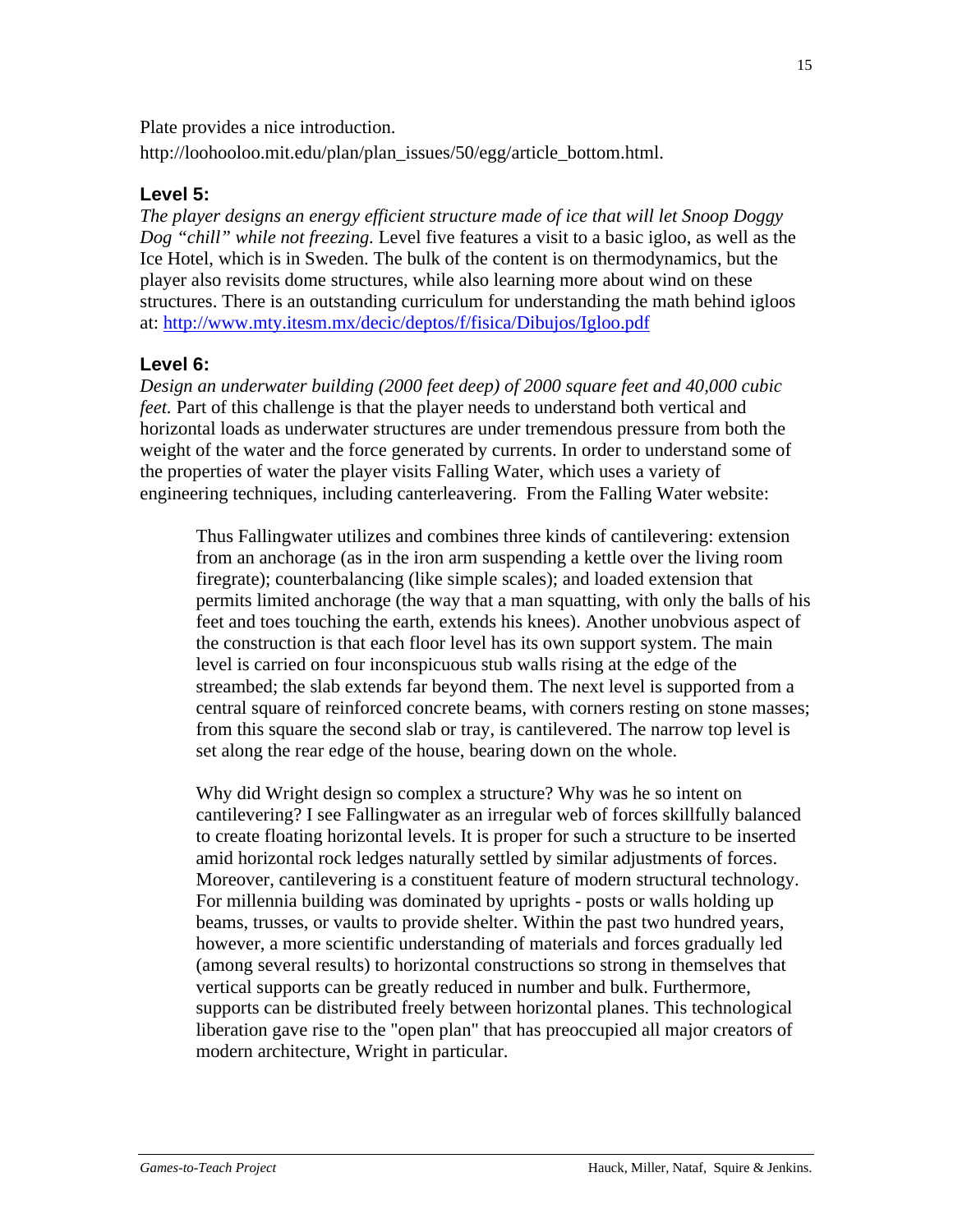The player also will visit a geodesic dome, such as Epcot Center (pending Disney approval). Geodesic domes use a combination of structural engineering techniques (tension, triangulation, beams) to provide strong supports that can withstand external pressures.

The player would be expected to also visit previous sites, particularly the Hancock building and the Eiffel tower. Skipper and Kevin play key roles in this level directing the player to these architectural sites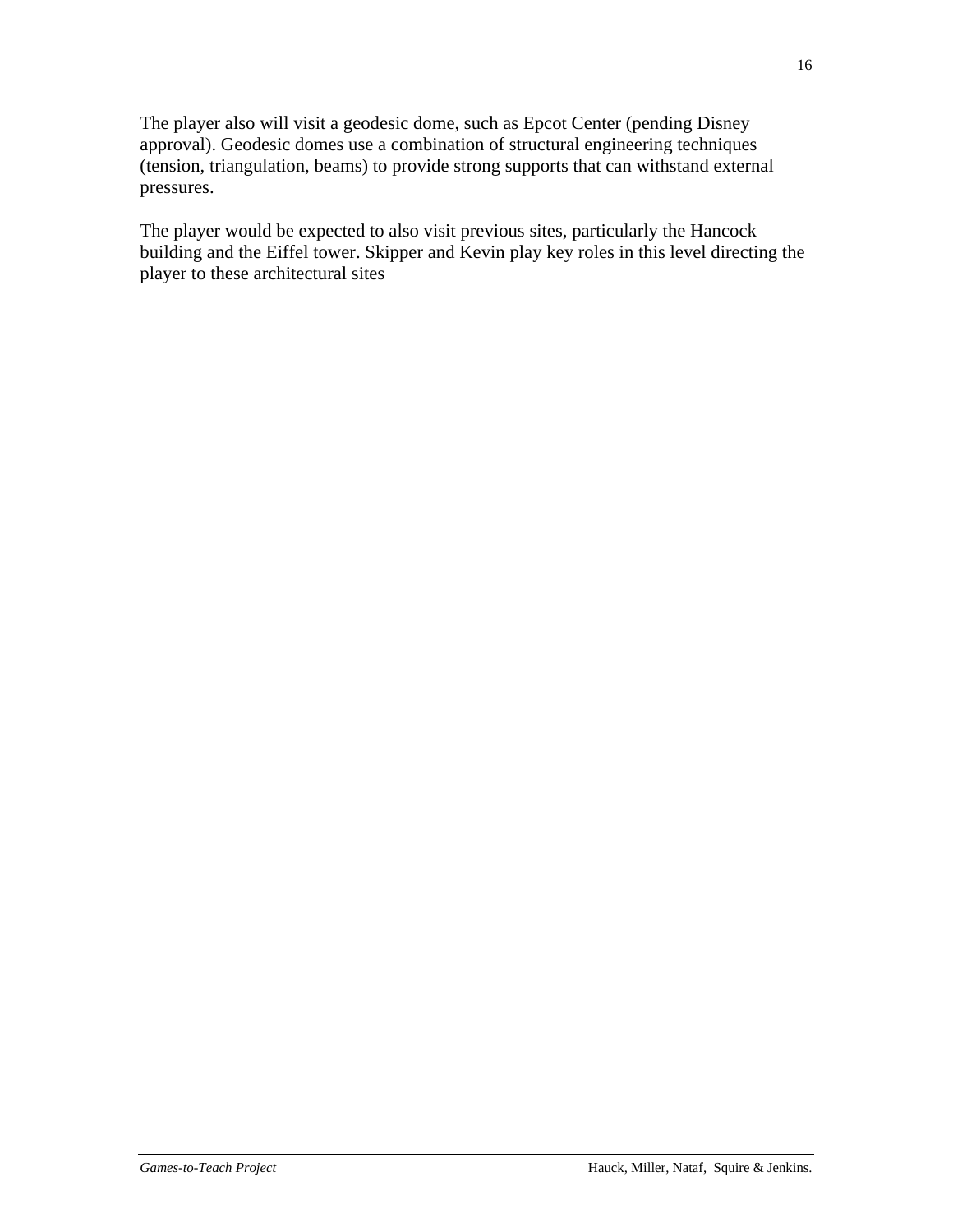# **Content Areas & Pedagogy**

A growing number of Engineering educators are concerned that Engineering students fail to think creatively with information learned in traditional classrooms. Learning to think about structural Engineering systemically is particularly challenging as loads, stresses, and forces are all invisible phenomena that operate in relation to one another. Many educators endorse teaching Physics and Engineering through interactive simulations that enable users to gain a qualitative understanding of Physics phenomena (e.g. Forbus, 2001; Sheperdson, 1999).

DreamHaus provides players opportunities to learn about a variety of AP-level Engineering, Mathematics, and Physics concepts. Players engage with the material by solving location-based puzzles, playing with engineering tools in a structural engineering simulator, and designing buildings that withstand extreme conditions. The following concepts are embedded in the puzzle and design tasks. Animations of each are also included in PDA. For a chart of how these concepts are introduced through specific levels, see the GamePlay section.

# **Solid Mechanics and Mechanical Engineering**

- Static equilibrium, force resultants, support conditions, (beams, trusses, frames)
- Stresses and strains in structural elements, states of stress (shear, bending, torsion)
- Statically indeterminate systems, displacements and deformations
- Matrix methods, elastic stability Statics and the mechanics of deformable solids
- Basic principles of equilibrium, geometric compatibility, and material behavior
- Linear elasticity with thermal expansion
- Failure modes
- Structures such as rods, shafts, beams, and trusses.
- Mechanical behavior of materials: elasticity, plasticity, limit analysis, fatigue, fracture, and composites
- Triangulation

# **Newton's Mechanics**

Static Equilibrium (First Law)

- Torque and rotational statics
- Dynamic torque
- Objects exert equal but opposite forces on each other (Third Law)
- Static Friction and centripetal force
- Sliding friction
- Weight dependence friction
- angle of repose
- Center of mass/gravity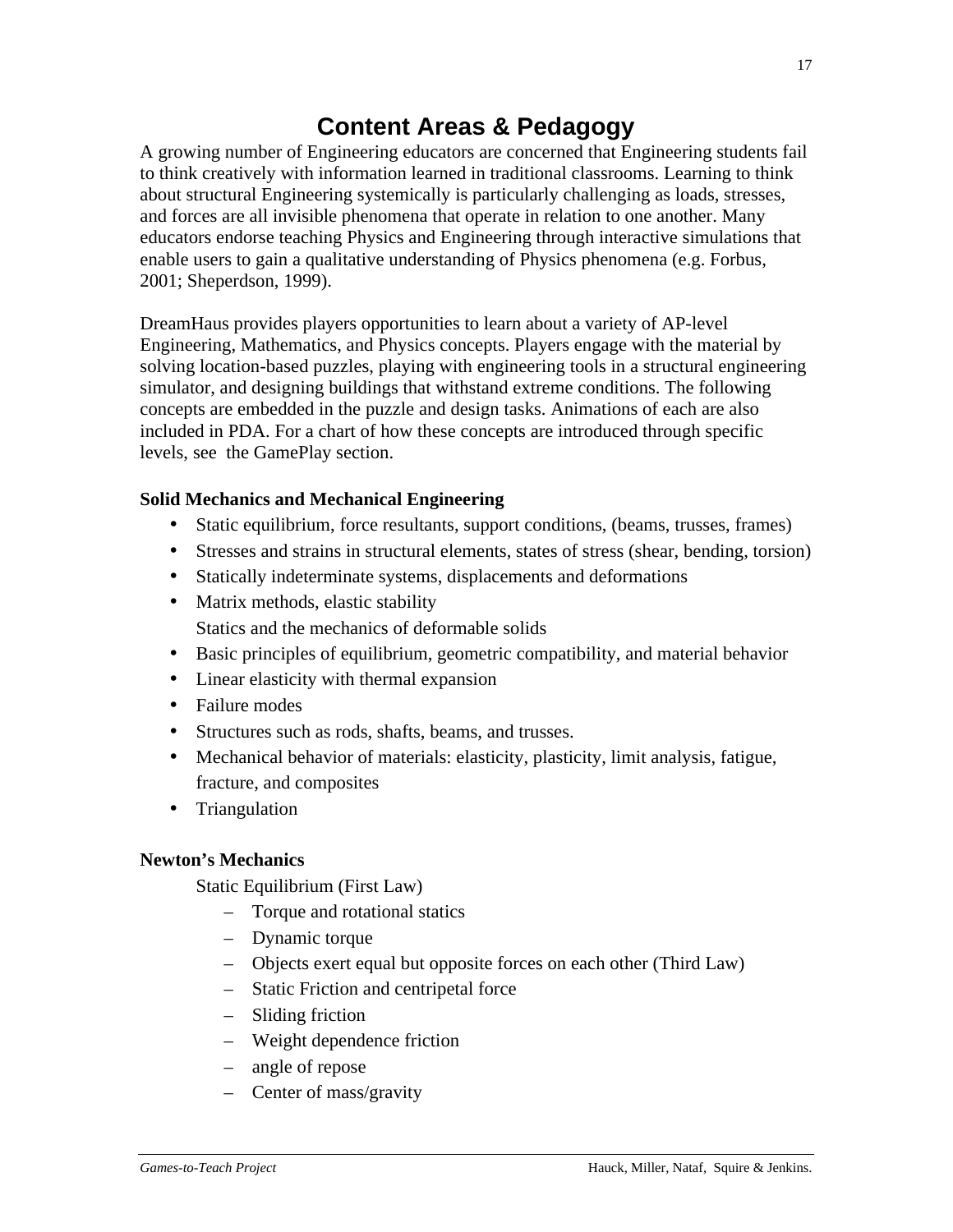- Stress, Strain, Hooke's Law
- Stress and its relation to force and moment
- Strain and its relation to displacement
- Rotational inertia
- Mass on a spring
- Vectors

## **Architectural Engineering Elements**

- Static and dynamic loads on buildings, and effects of wind and earthquakes
- Equilibrium and materials (beams, columns, cables and arches, steel, concrete and wood) activities in tension, compression and bending (stress)
- Some notes on the material we are looking at for puzzles

# **Architecture Sites**

Other Potential Buildings visited on field trip

- Tokyo Olympic Stadium
- Observatory Museum, Japan
- Louvre Pyramid
- Pompidou Center
- Berlin Jewish Museum
- Extension on the Victoria & Albert Museum
- Guggenheim NY
- Guggenheim Bilbao
- Guggenheim Virtual Museum
- Sydney Opera House (new suggestion)

#### **Assessments**

Central to assessment theory is the notion that assessment exists to support learning. Therefore, assessment information can be used not only to evaluate learner performance, but also to give them and teachers information in supporting the learning process.

*DreamHaus* employs a variety of assessment techniques. First, the game engine records:

- 1) Puzzles attempted,
- 2) Puzzles Completed
- 3) Time Spent per puzzle

Second, students' learning is assessed in the design space, as the CAD software tests students' understanding. For each level, the software records:

1) Time per design challenge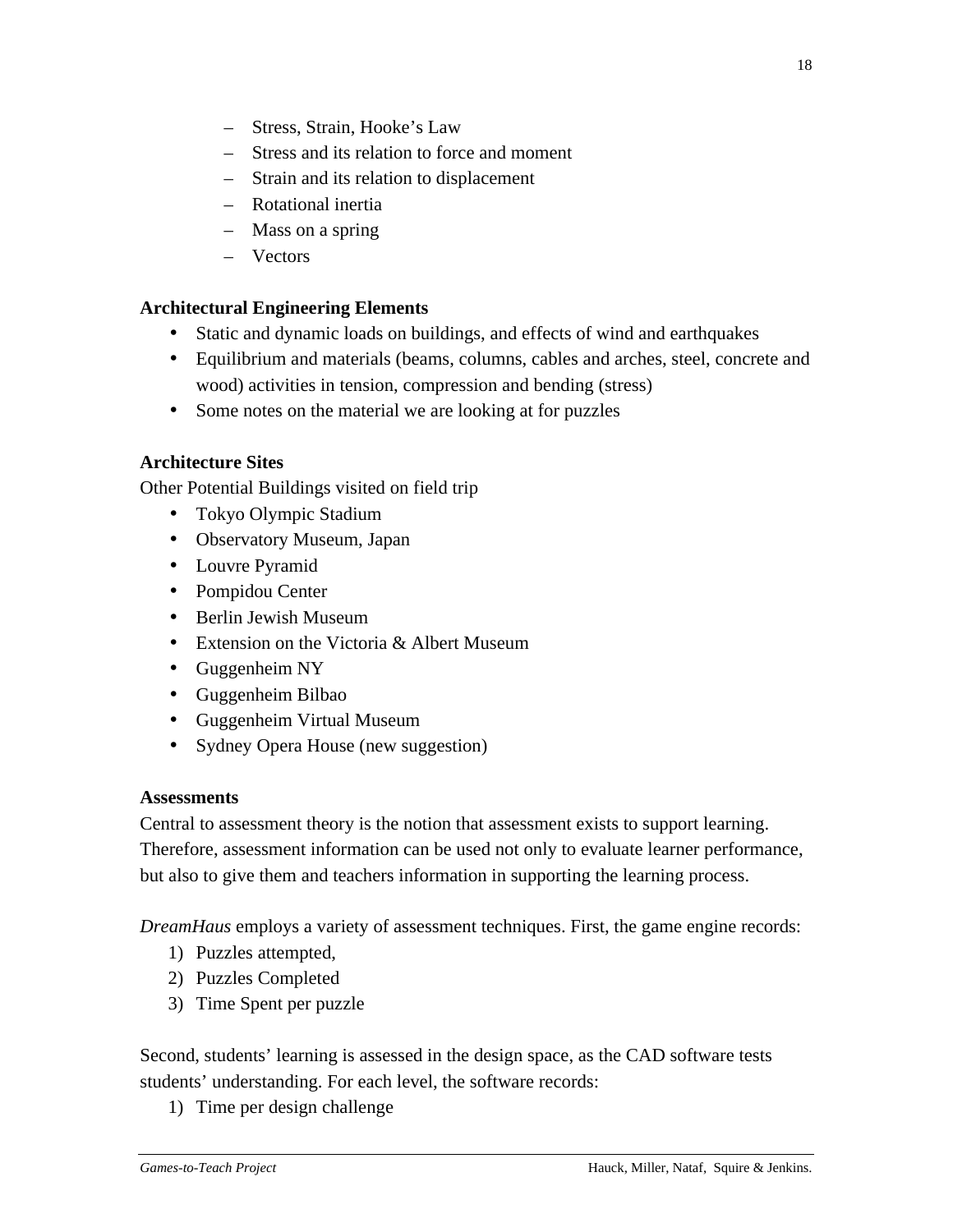- 2) Attempts per design challenge
- 3) Money Spent per completed
- 4) Amount of Materials used per design challenge
- 5) Structural Stability of design (average of all parts)

Finally, the community structure offers unique opportunities for assessments. Similar to The Sims website, The *DreamHaus* website allows users to vote on their designs, create hotlists' of designers they like, see who is on one another's hotlists, and critique other designs online. This space provides valuable feedback on student work, critiquing opportunities, and opportunities for students to have instructors or community members give feedback on their work.

# **Pedagogy**

*DreamHaus* draws on a variety of constructivist pedagogical traditions, most of which are grounded in David Perkins' work on teaching for understanding and knowledge as design (Perkins & Unger, 1999; Perkins, 1985). David Perkins (1986; 1992) provides a synthesis of cognitive science research, arguing that many learning environments produce learners with missing, inert, or fragile knowledge. Learners may pass tests or graduate from schools, but they do not know how to think creatively with information in contexts outside of school.

Sheperdson (1999) makes a similar observation in engineering education, noting that the goal of engineering education is not to produce students who can recite formulas, but designers who can mobilize physics and engineering concepts in the creative solution of design problems. Perkins and others (e.g. Reigeluth, 1999) have proposed several instructional models for supporting students' creative, critical, and collaborative thinking. *DreamHaus* is an interactive media piece and design tool that can be used within these frameworks. The auditory, visual, digital manipulative, and mathematical embodiment of engineering, math, and physics concepts in puzzles provides allows learners both multiple pathways of understanding as well as multiple ways of representing their understandings, building off of Gardner's multiple approaches to understanding (1999) and Perkins and Unger's Teaching for Understanding (1999).

The design component of *DreamHaus* allows learners to analyze, understand, and create engineering artifacts not as abstract entities, but as enacted systems, allowing them to develop systems-level understanding of engineering phenomena.

It is important to remember that like any educational artifact, *DreamHaus* is a piece of media, a tool that can be used by learners and instructors to support learning – not a self-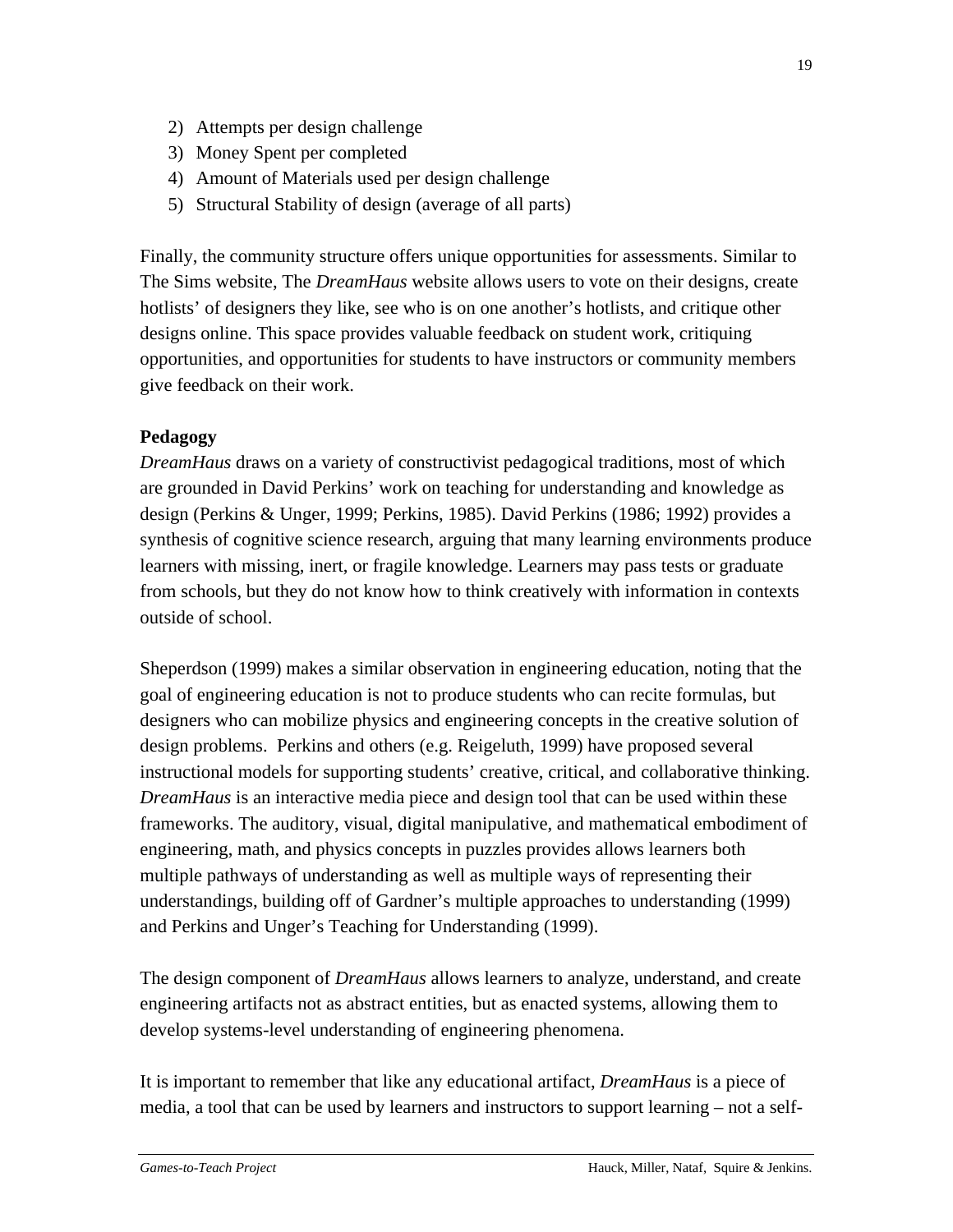contained learning environment. As such, one expects that teachers will adapt and adopt the curriculum in a variety of ways, in accordance with their own pedagogical goals and values. What makes *DreamHaus* unique from a pedagogical perspective is that it uses the appealing allures of romantic history and architecture within an electronic context that is specifically designed to support teaching for understanding and learning by design activities.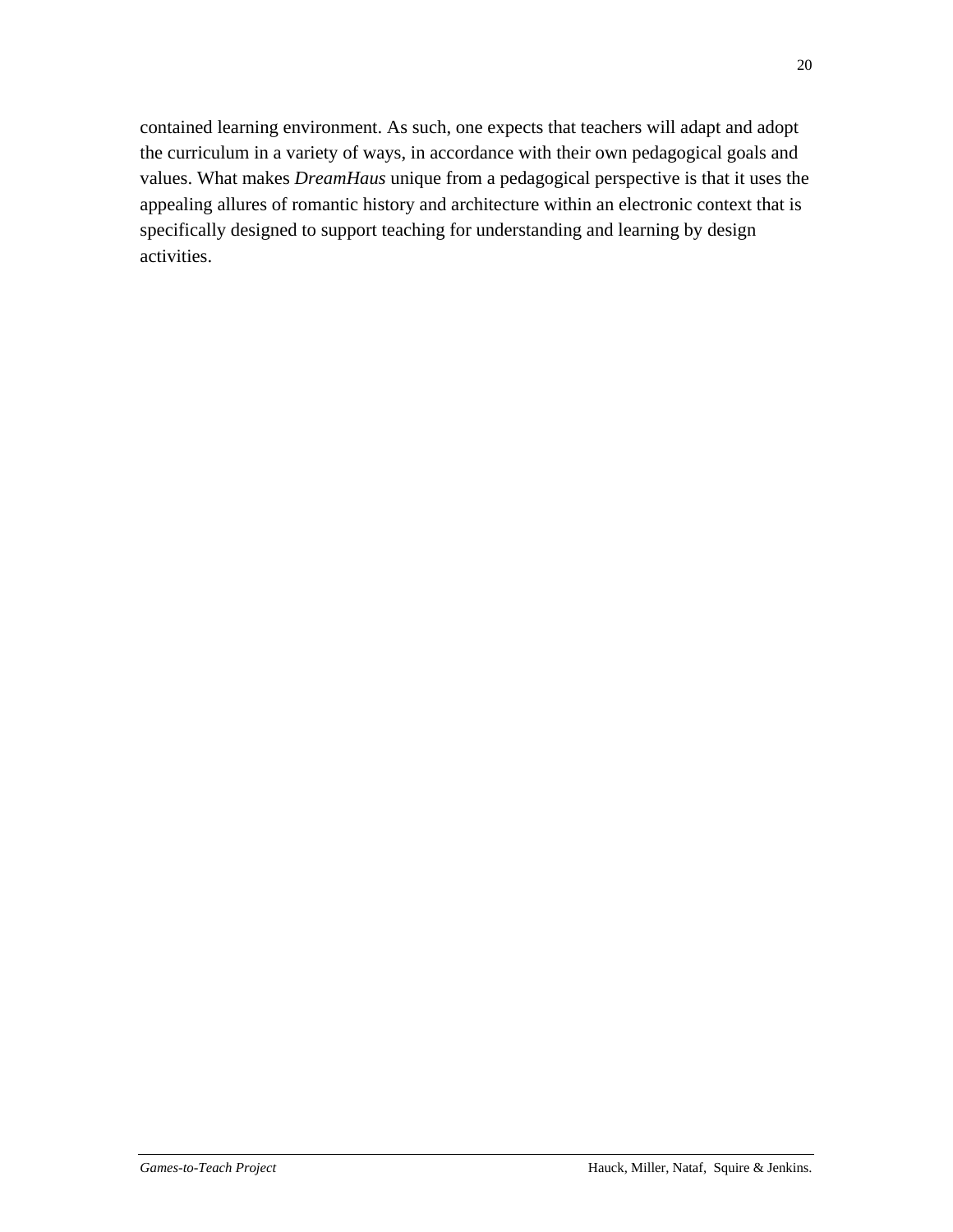# **The Game Space**

Bobbi's *DreamHaus* takes place in an elaborate, vibrant world. A combination of modern and historical structures represent architecture's long, rich history. Bobbi's hip Soho studio is a streamlined, chic space. Bobbi's studio is the player's "home base." Here, she can get a cup of cappuccino or have a chat with Skipper, but the simplicity of the office hopefully draws the player back outside to explore architecture. Outside, Soho buzzes taxi's honk, bike messengers speed by, pedestrians stroll, looking in shop windows. The player feels as though there is a big world outside and many fascinating, rewarding places to explore. When the player is presented with a design challenge Bobbi's PDA launches her on a "field trip" to an exotic destination. These destinations will be historically accurate but artistically rendered in order to enchant the viewer.

While in the office, there are sequences of humorous, spontaneous banter between Bobbi, Skipper and Kevin. When the player is having trouble with a puzzle Skipper can interrupt and argue with Bobbi about something. Assistance with the science will come through the conversation as Skipper references key information that Bobbi can research in her PDA. Through this bickering and banter, the player investment deepens, as he or she sees the characters develop and exercises agency over the characters decisions.

The spaces/worlds represented in the game include:

- Cut scenes of flashback (non-interactive, cinematics);
- Soho office (character driven and interactive);
- Field trips, exterior and interior of buildings visited (player driven, interactive);
- Puzzle scenes, in relationship to building visited (player driven, interactive with some cinematics);
- The Drafting Board screen and inside the CAD, remote and the teleconferencing virtual world (player driven interactive with some cinematics).

# **Bobbi's Office.**

The world of Bobbi *DreamHaus* is chic and sophisticated. It is the world of cutting-edge architecture. Bobbi's Soho office is a minimalist masterpiece: one would have to be very successful to have so little furniture. It includes:

- 4) Desk
- 5) Multiple Drafting tables
- 6) Chair (how many)
- 7) Books
- 8) Lamps
- 9) Cappuccino maker
- 10) A sleek stereo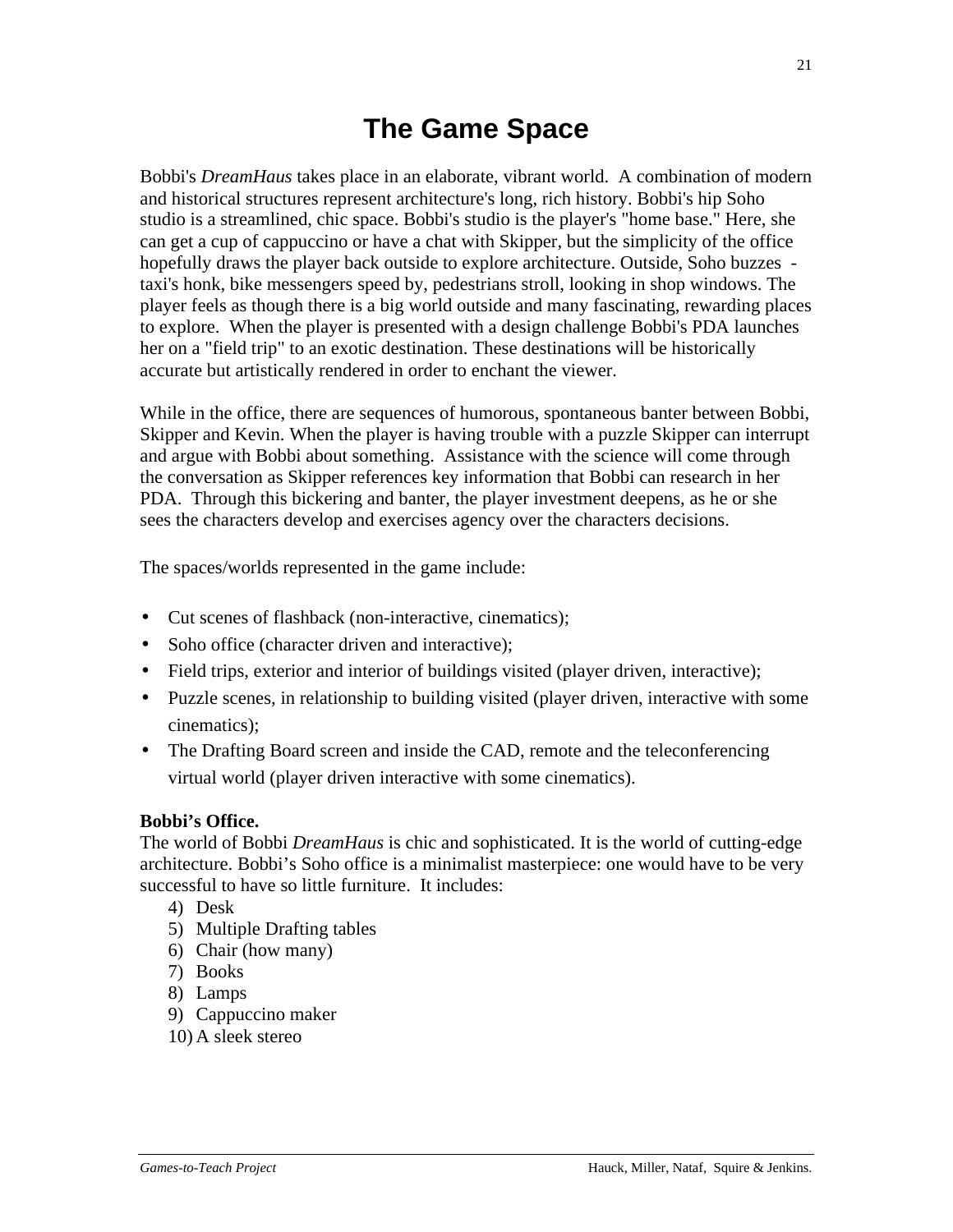Bobbi's super-powered cell phone / PDA allows her to travel through space to an historical site. There is no explanation of why she has such a special phone: it is part of her chic, cutting edge ambience.

The historical buildings will be atmospheric. The sites will be visited at night so that the ghost can greet them. This will give the sites a bit of a haunting quality. The design space will be sophisticated and aesthetically appealing. Palettes will facilitate student use of tools. The overall feel of the world is elegant, modern and sophisticated.

# **Bobbi's tools**

Tellingly, Bobbi uses or tries to use people as tools.

To arm herself for the battle, Bobbi hires an ace arch grad named Skipper. Skipper is a know-it-all whose brilliance and encyclopedic knowledge of architectural history and science undermines Bobbi's self-confidence. This dynamic works in the game to motivate the player (Bobbi) to spot discrepancies in Skipper's explanations of things-and also to figure out what Skipper is referring to when she makes oblique references to buildings that Bobbi needs to familiarize herself with to meet a design challenge.

Bobbi has an additional secret weapon: her PDA which has supernatural powers, allowing her to travel instantly to any spot on Earth and channel the ghost of the Architect of the building she is visiting.

## **Characters**

Skipper is a resistant tool. Kevin is a tool used in desperation. Ghosts of dead architects resist being used as tools, but point the way to clues.

- Bobbi: The player controlled character. 50 something year old woman. Sophisticated. Angular haircut.
- Skipper: Skipper is a 21 year-old college student (Yale) who is interning for Bobbi. Skipper has a strong background not only in architecture, but in the classics and math and sciences as well. Although she's always the enthusiastic intern on the outside, at times, Skipper is a bit uppity when it comes to sharing her knowledge with Bobbi.
- Kevin: Kevin is the reincarnation of Ken. Kevin is a gay male, also in his 50s. Kevin adores Bobbi, and gains a great deal of his self-worth through his affiliation with her. Kevin isn't as bright as Skipper, although he adds clues on occasion.
- The Money. The money is an anonymous moneybags figure modeled after Charlie on Charlie's Angels. The Money provides Bobbi with tasks to complete.
- Architectural Engineer. The architectural engineer represents the computer. As Bobbi submits designs, the engineer checks them, and a short email is sent back to the player from the engineer highlighting problems and suggesting alternatives (similar to Ken Forbus' work at Northwestern).
- Ghosts of the Architects (1 for each building). The ghosts are modeled after the actual architects. Each ghost plays a tutorial role. The ghost offers encouragement, each for his / her own reasons (e.g. to see Bobbi win the medal. The ghosts are helpful and at times witty.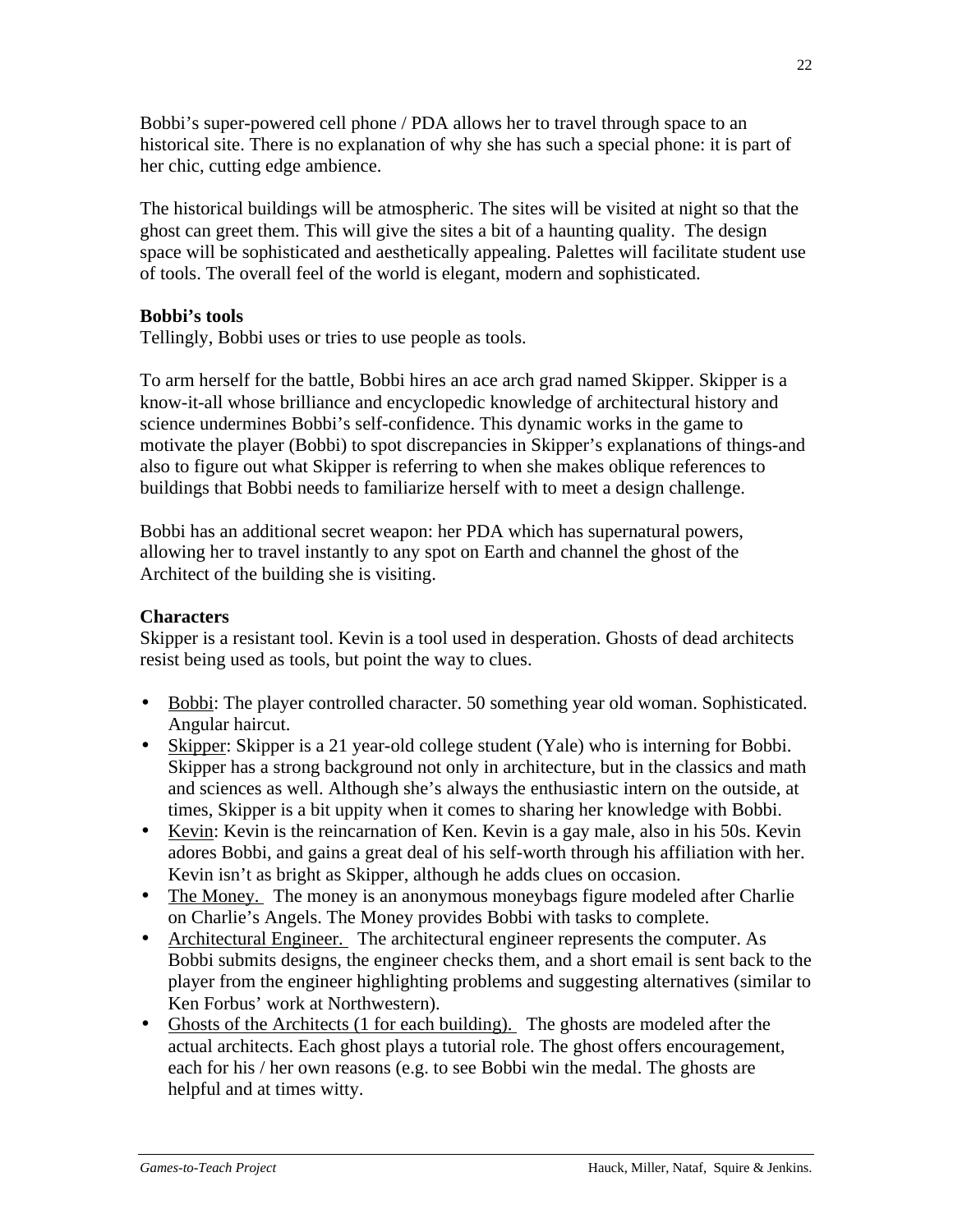# **Game Timeline**

| Time     | Event                     | Description                       | Game Experience           |
|----------|---------------------------|-----------------------------------|---------------------------|
| 1 Min.   | B loads game,             | Flashback to Bobbi age 35. She    |                           |
|          | views cut scene.          | has an epiphany that she must     |                           |
|          |                           | become an architect. She leaves   |                           |
|          |                           | Ken in the dreamhouse and heads   |                           |
|          |                           | off to architecture school        |                           |
| 4 Mins.  | <b>B</b> learns challenge | Bobbi is in her office in Soho.   |                           |
|          |                           | The first design challenge is     |                           |
|          |                           | presented by the AIA Panel.       |                           |
| 5 Mins   | B meets Skipper.          | Bobbi and Skipper discuss the     | B: talk to skipper,       |
|          |                           | project.                          | read books, or play       |
|          |                           |                                   | with design tools?        |
| $5 - 8$  | <b>B</b> talks to Skipper | Skipper tips B. off on arch sites | <b>B</b> Decides to visit |
|          |                           | embodying concepts.               | site                      |
| $8 - 15$ | <b>B</b> visits site      | B visits site. Spots clue.        | B thinking about          |
|          |                           |                                   | design. How does it       |
|          |                           |                                   | embody or address         |
|          |                           |                                   | the design                |
|          |                           |                                   | challenge?                |
| 15 Mins  | <b>B</b> unlocks          | B. meets ghost. Ghost uses        | B chooses to view         |
|          | challenge                 | animation to explain how          | animation. B returns      |
|          |                           | building works. Notes appear in   | home.                     |
|          |                           | <b>PDA</b>                        |                           |
| 20 Mins  | B back in office;         | B enters design phase             | B uses animations,        |
|          | beings design             |                                   | and other books etc.      |
|          |                           |                                   | to design building        |
| 75 Mins  | B finishes design,        | Architectural engineer reviews    |                           |
|          | submits to Arch           | design.                           |                           |
|          | Engineer                  |                                   |                           |
| 90 Mins  | Arch Eng. emails          | Reports contain tips.             |                           |
|          | report back               |                                   |                           |
| 95 Mins  | B fixes design,           | AIA reviews design. If accepted,  |                           |
|          | submits to AIA            | presents next challenge.          |                           |
|          | <b>REPEAT</b>             |                                   |                           |

• This sequence is repeated six times. Each subsequent level should take between 90- 150 minutes to complete. Players can choose to go through all of the puzzles, or only complete the mission critical tutorials.

# **Game Flow**

• The Money introduces the architecture design task. The Money is a wealthy agent who works for the rich and famous. The Money is also Bobbi's agent, and he's working to get her the AIA Gold Medal. He buzzes Bobbi on her PDA. He announces that the client will be visiting the office.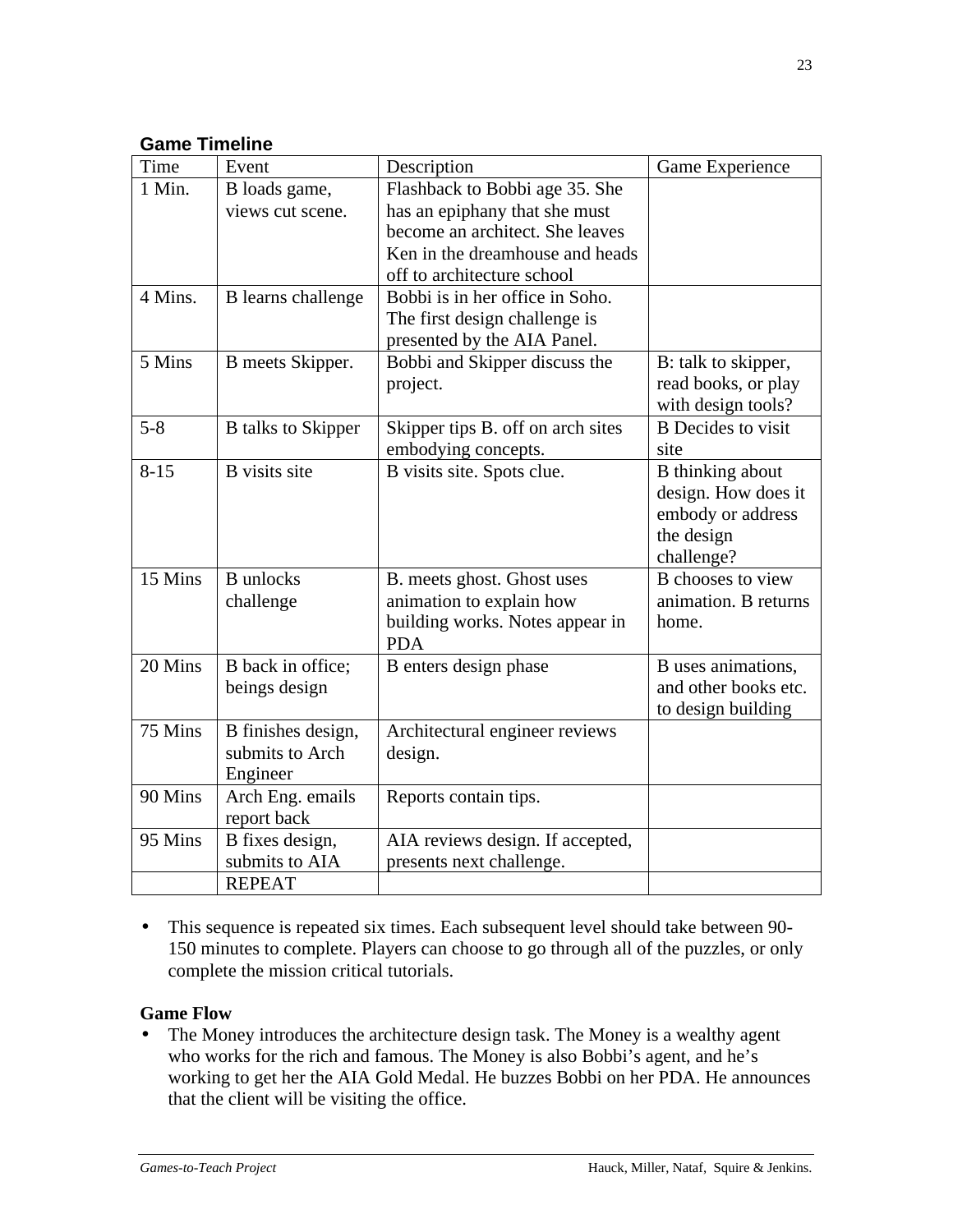• Client enters the office. The player meets with the client who explains the project- asking for a feature that will require mobilization of target concept(s) in the design. So, the player has to figure out how to create the target feature, but she has no clue where to begin.

She might choose to consult with Skipper, browse her PDA, or start playing in the design space. Let's say she consults with Skipper.

- Figuring out where to go for the clues (with help from Skipper and Kevin). Using conversation trees, the players talk through short dialogs with witty banter that reveals clues. Skipper in her passive aggressive way drops clues that the player must pick up on (see walk-through). This function becomes increasingly important at later levels. As they talk, the player might browse the room looking for a picture of a building (the user can click on an Arch book and leaf through it) that matches Skipper's clues. If the player does not catch-on to the building Skipper is talking about, Kevin enters with the mail which includes a postcard of the target building. Then the player clicks on Kevin and hopefully knows where she has to go.
- Field trip adventure, a journey to and an exploratory tour of a relevant building, transport via PDA. ("Beam me up Kevin.")
- Upon arrival at the building, the ghost of the architect personally greets her. The ghost of the architect draws on the reputation of the architect from biographies. A short dialogue ensues where each ghost explains that he / she would love to help the player, but has his own reason why she needs to figure out the secret of the building herself. As each architect explains this, he introduces the target concept in the building. The puzzle aspect of the game now begins.
- The PDA can also take digital stills of any relevant observations which Bobbi/the player can feed back into the project files database of the digital drafting board. Key concepts are also recorded in the PDA (essentially it's an interactive encyclopedic database of entries). These files can later help to find matches during searches using the shape and materials of the CAD palette or in the Library database (see Interface Notes). She can also tele-conference back to the office to Kevin and Skipper for support.
- The player completes the puzzles, many of which are location base (e.g. find the weakest point in the building or manipulate the building structures to make it stronger or weaker). She searches the building for the target concept/feature and works from one clue to the next. The player may return to the design workshop at any time.
- Solve puzzle=identify physics rule=find key feature which will be the basis for the design task with the assistance of the digital drafting board via the PDA. If the player cannot solve the puzzle with help from the PDA link to the Library and other digital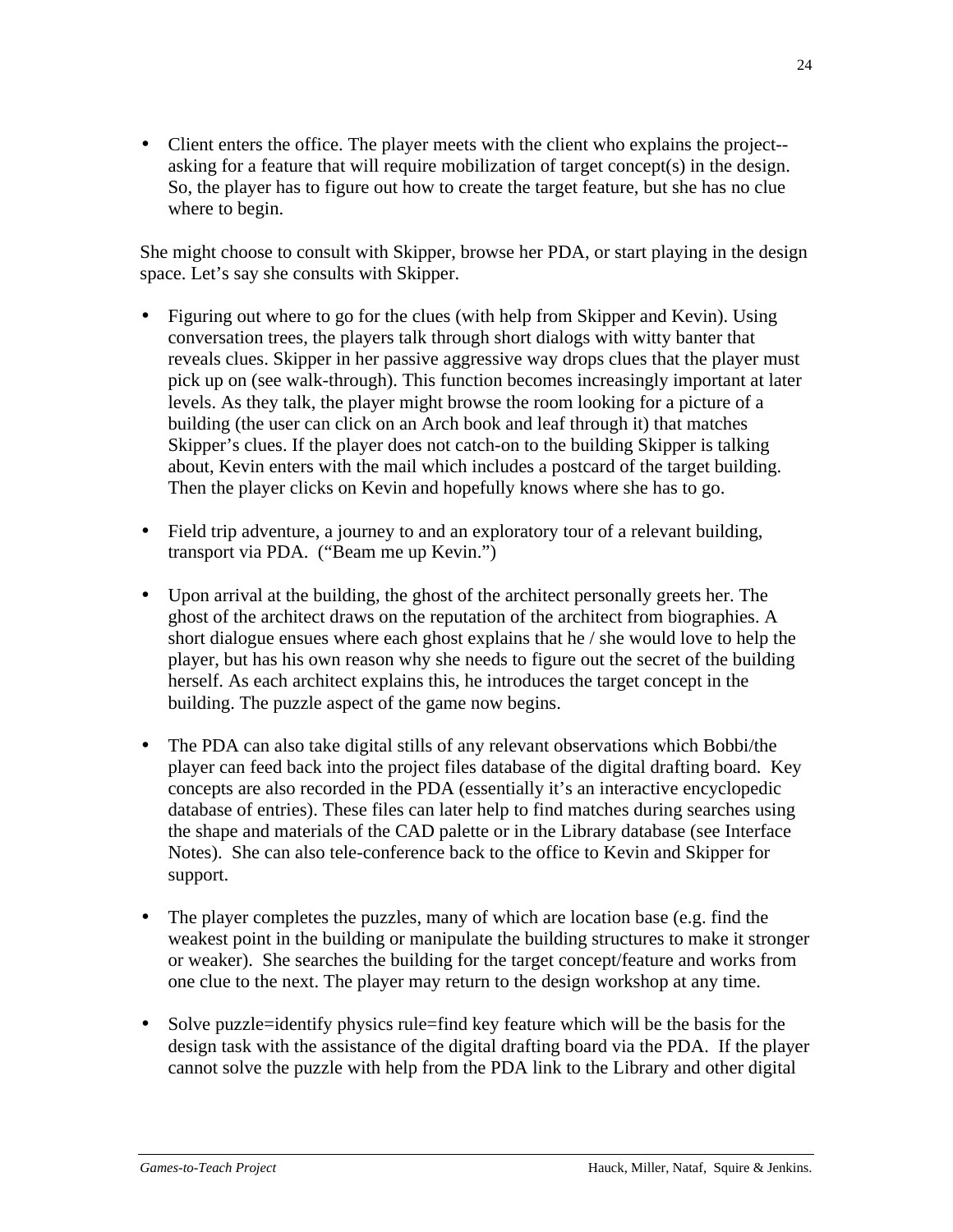drafting board tools the player must seek help from Skipper.

- Once the set of puzzles is completed, the building is unlocked and may be analyzed in the player's office design / workshop. Here, she enters a design simulation space where she applies the formula to design the target building. As a part of this interface, she can interact with the buildings she has unlocked.
- Back to the drafting board upon return to Soho office Bobbi/player will conduct research on the Library database and look at material relating to conversations and other clues from field trip. The Library is a searchable database accessed by inputting queries in the form of text or 2-D pictures and which works like an interactive electronic encyclopedia yielding entries in response in the form of text and 2-D graphics or animations. The context of these responses includes: building features, styles, historic architecture examples, technical architecture and engineering terms including demonstrations of related physics laws, principles and formula and basic relevant geometry (see Interface Notes).
- Player builds simulation in 3-D (see Interface Notes). The features found in database can morph into elements of a CAD palette by switching digital drafting board from search mode to design mode (choice of materials and shapes to be arranged, rearranged, inter-changed and modified or rejected in order to re-construct even better options). The player can also begin with a blank screen and select shapes and materials from palette. Bobbi/player can design, build simulation and test several versions of the building before deciding on the one to present to the client and panel. This creative challenge can take the longest playtime at hours or over days (followed by field trips and puzzle solving). However, time limits per project might be a condition of the AIA competition to get additional points toward winning the award, (as might coming in on or below budget, if player wants to add the money dimension to the game they can activate that feature within the structural engineering software).
- Test finished architecture design using the engineering assessment software within digital drafting board. The building can only be displayed in final presentation mode if it has passed all assessments and can stand.
- Present final design in 3-D full screen to panel and client by virtual conference including a virtual walk thru of the new building. Level completed. Next assignment takes player to the next level.
- When this is accomplished, she receives a call from AIA with her next challenge/client.
- The following example demonstrates how this would work.

# **Walk-Through**

The client Gwenethka is a Hollywood starlet, deeply influenced by New Age ideas. In order to feel protected both psychologically and physically, she wants her LA pied a terre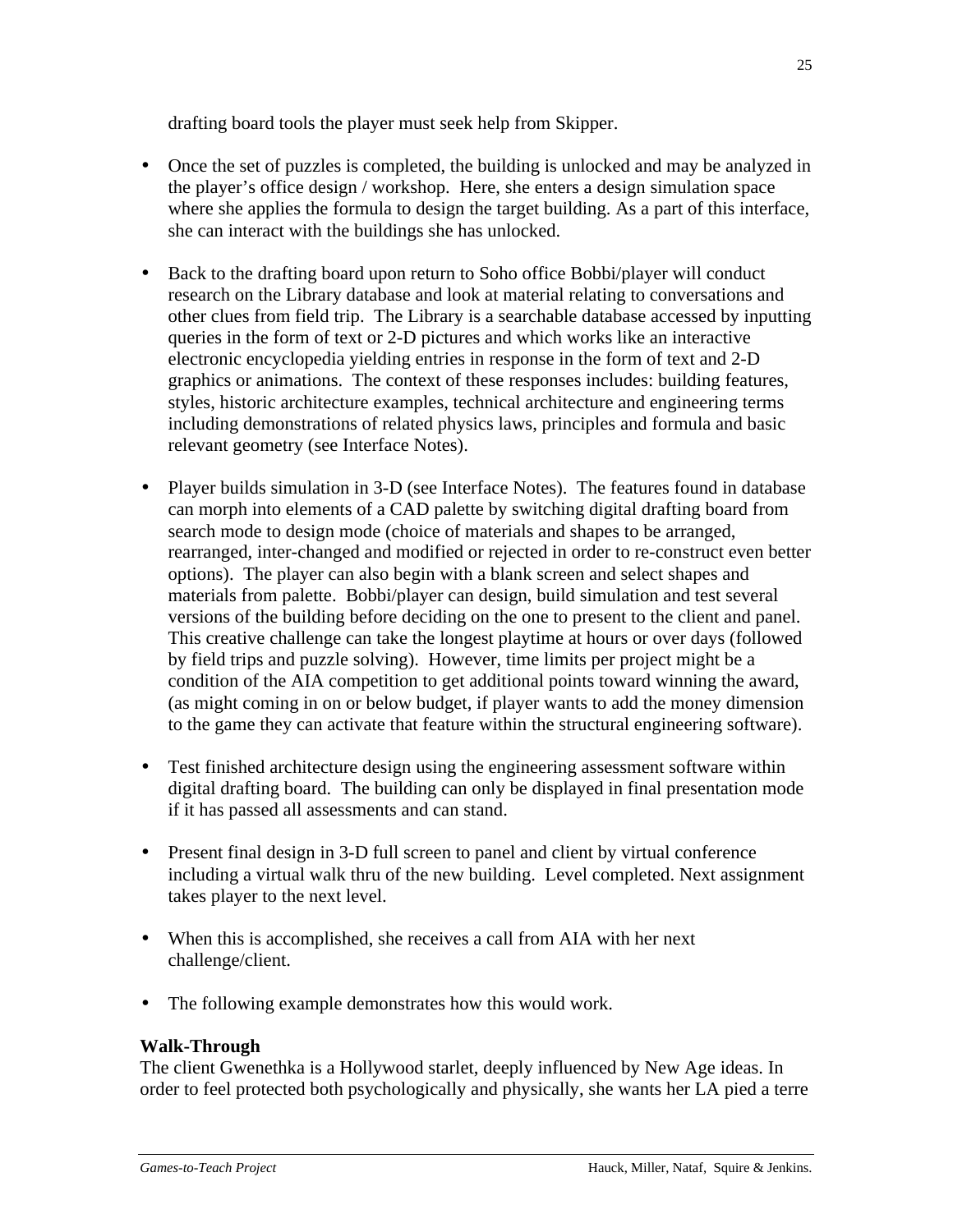to be oval. "I don't want you to cut corners, because I don't want any corners at all," she tells the player.

The player doesn't really know where to begin, so she begins by exploring her environment. Using her PDA, the player calls Skipper into her office to discuss the mechanics of building a house with no corners. Skipper keeps referring back to her weekend in Chile and her fascination with eggs. These are clues dropped to point the player in the direction of a landmark egg shaped Church built in Chile to withstand earthquakes. In The player's bookcase is a book on Chilean Architectural Breakthroughs. (There may be a few other plants here as well). If the player clicks on the book, it will open to a page featuring an egg-shaped Church in Chile. Aha! The player knows immediately that this is the target building.

If the player does not work it out from Skipper's clues, she has two ways of discerning the target building. She can play a true or false game with Skipper where she determines whether science concepts presented by Skipper are accurate/not. The player must choose from four choices as to why the concept is inaccurate. Or she can have Kevin bring in the mail. (This is the easy way out). In the mail delivered by Kevin will be a postcard of the target building.

The player travels through her PDA to Chile to the egg-shaped Church. The architect greets her and gives her clues about the target concepts and where to go next to get to the next stage in the puzzle.

In the first clue, the architect challenges the player to find the safest place to stand in the building in the event of an earthquake. When the player finally reaches the correct spot, the room lights up, showing the points of stress in the buildings. The architect talks to the player. Look around you. Where are the points of most stress on the building? What parts are the strongest? Quick! Go find what you believe to be the weakest spot.

\*\*\*\* Insert Wally's Here \*\*\*\*

"The player is now back in the CAD space. "Hmmm. The building is supposed to have no corners, so I had might as well start with a circle." She finds the 2D interface simpler, so she starts with the floor.

"Ok, for the ceiling, I remember that part about arches being strong…so I'll start by building some arches," she thinks to herself. She selects an arch from the pallet and puts it in the middle of the screen. Do I stack them? Hmmm…I guess I'll need more than that," she thinks as she continues. Next, she jumps back to 3D view and realizes that she has no floor, so she builds a floor, and then walls. Examining her design, she notes that the sides of her building are shaped more cylindrical than circular.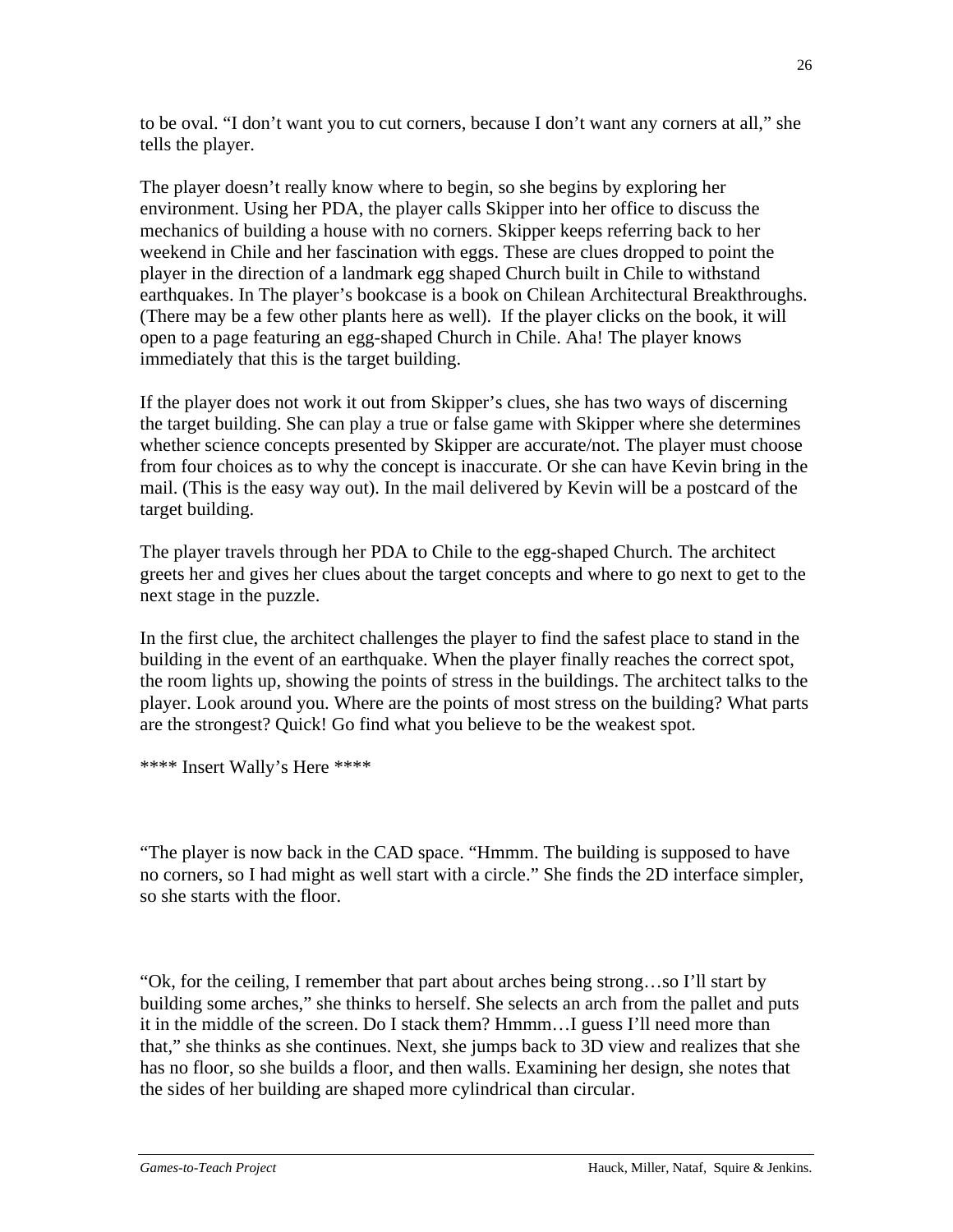

She decides to look up an earlier building that she had worked with, the Villa Savoye to examine the some of the angular and curved surfaces in that building.

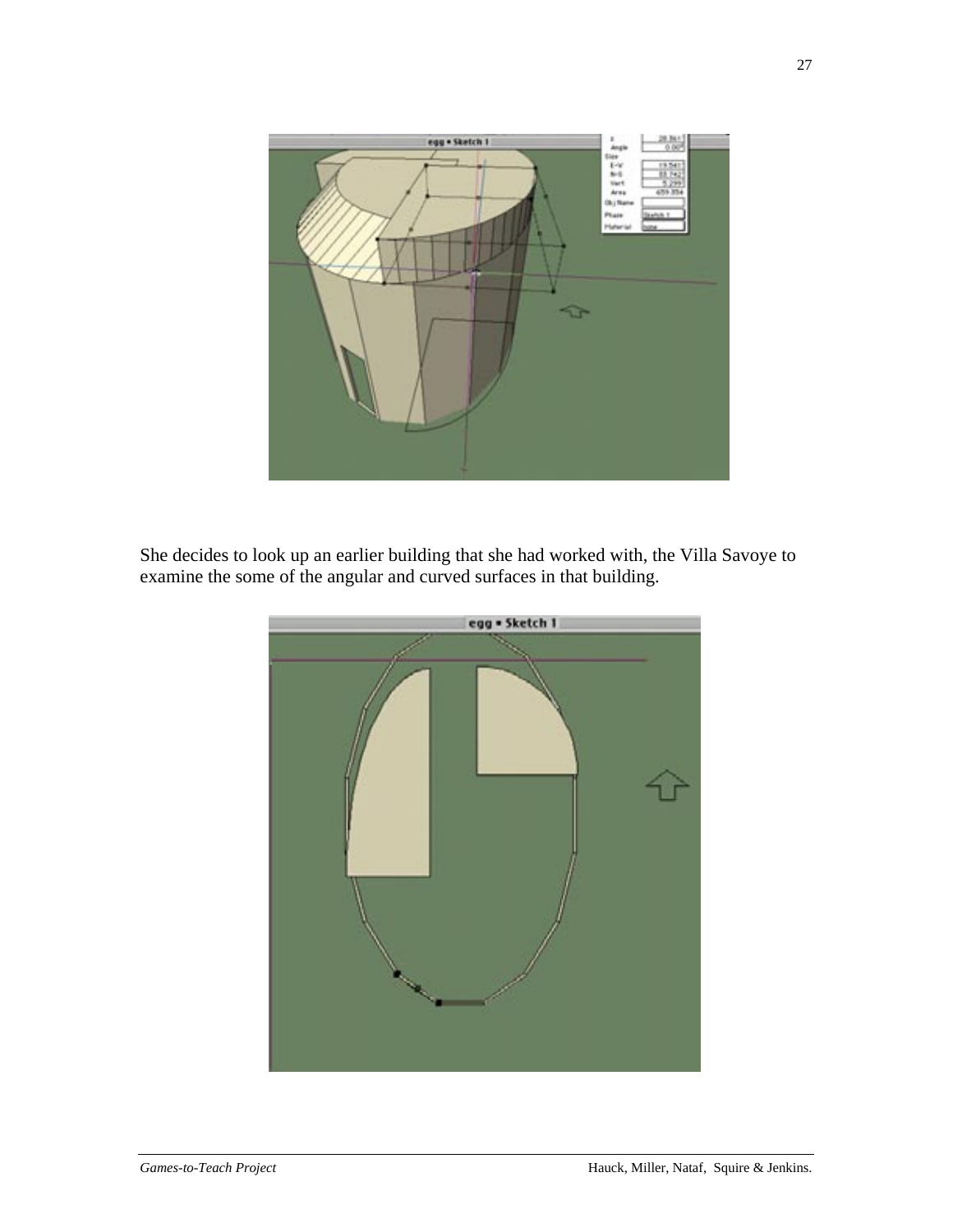

After several iterations of design and review through the CAD software, the player has a design that she's happy with. She submits the design for review. It is uploaded to the *DreamHaus* website where her teacher has selected 3 other students (plus herself) to critique the design. The player downloads the three designs into her program and examines the saved designs. Having struggled with the design of a circular roof, she examines the other designs. She notes that one player created a series overlapping domed roofs similar to the cathedrals, and another did a giant dome, whereas hers was quite derivative of the Chilean egg church.

#### **Underwater Level**

The money has selected a construction site for the underwater building, including the depth of the building. Skipper suggests that the player look in her PDA to learn more about water pressure. Skipper might also flip through her Rolodex, and call on her friend Theresa (i.e. Barbie's friend Teresa). Theresa is a scuba diver, and the player might recognize that Theresa knows some background information on water pressure.

Once the player finds the formula for determining water pressure at various depths and knows deep the building will be, she can calculate what the actual pressures on the building will be. She then checks the PDA and discovers that pressures in this range would be comparable to the pressures exerted on the bottom stories of a land-building n stories tall.

Checking on the actual construction of such buildings suggests the material requirements of her structure – if the beams are steel they will have to be n feet thick or they will collapse. The beams must be joined by one of several processes that will not snap at these pressure levels. Structures under similar levels of stress will suggest ways she can join the beams. She may find there is a trade-off between the number of beams she uses and the thickness of each. She tries here initial structure and discovers underwater pressure operates in more directions than the land-building example suggested – water presses in as well as down. She must therefore redesign a building that can accept the same levels of stress in all directions.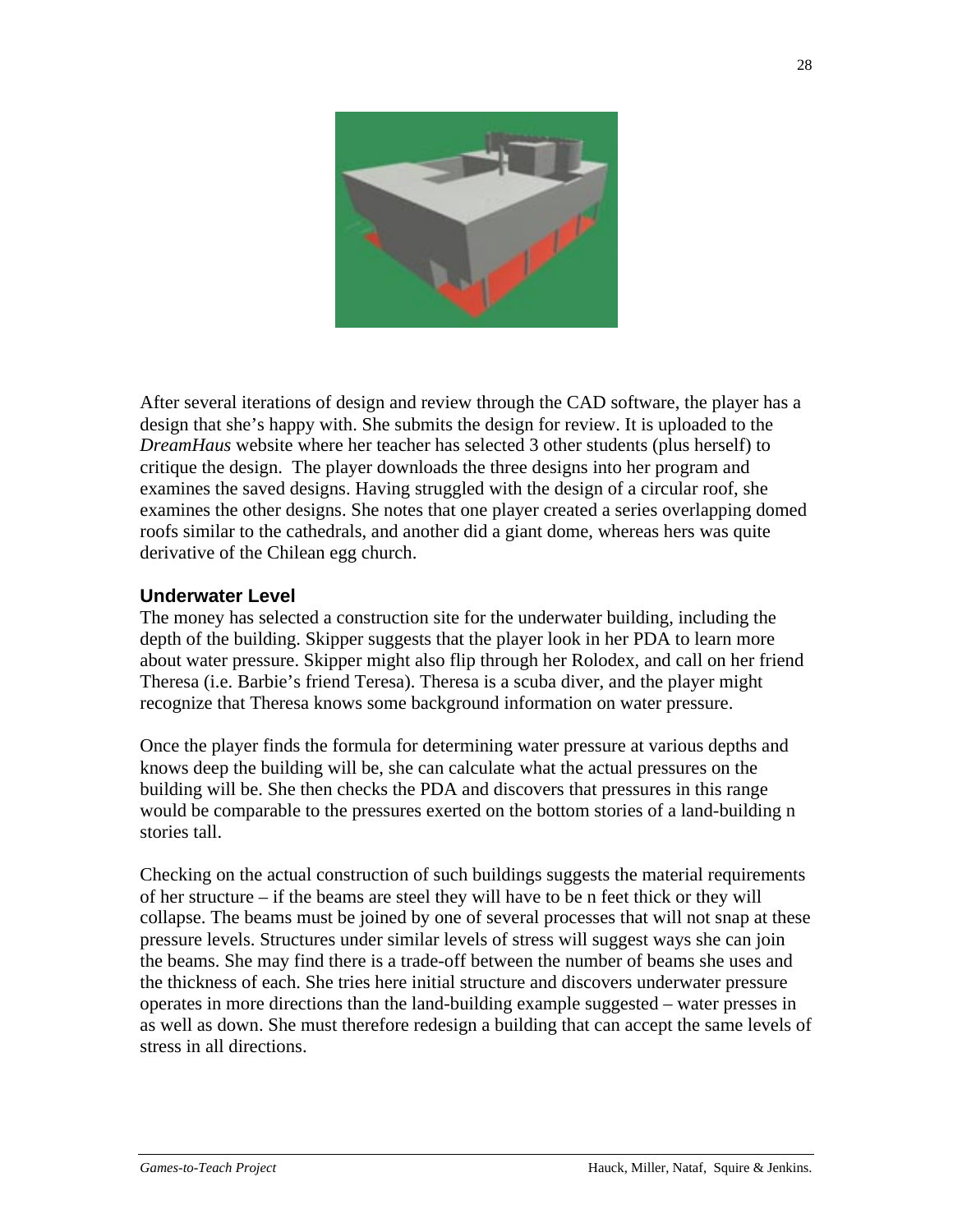She goes back to The PDA to look for examples of side-ways stresses on buildings and she discovers that some structures distribute pressure more evenly, thus allowing a lighter framework that achieves the same support-goals. So, her design is based on one pressure calculation and analogy to existing structures.

# **Failing and Winning.**

The interactive feedback system in the digital drafting board gives text and/or verbal advice or asks critical questions (as will Skipper) when a design is submitted (playing the role of the architectural engineer). The simulation examines the efficiency of design (e.g. comparing player's cost to ideal costs) and structural testing. This allows the player to play with designs, and have to think through a design before submitting. The Architectural Engineer might ask if they are sure about a feature or engineering element while at the same time encouraging the player to push the physics of the designs a bit further or to check if they've left something out from a points enhancing check list. They cannot do final display if something could not logically, physically stand. This prevents the presentation of buildings to the client and panel, which could not work. The Architectural Engineer working with the help of Skipper should prevent the player from failing to build a structure that can stand or that will not be acceptable to the client and the panel, but getting Sipper to help is part of the challenge.

While the architectural engineer can test for the basic structural integrity, the panel (e.g. other students or community members) will need to judge the aesthetics and elegance of design. The AIA team awards points based on a rubric detailing the aesthetics of a building, originality, risk, functionality, time (and cost) of completion of the design, adherence to the relevant laws of physics, innovation and risk in structuring engineering. The judging criteria will be for radical, atypical, virtual, deconstructive and postmodern trends in keeping with the project assignments of the AIA panel.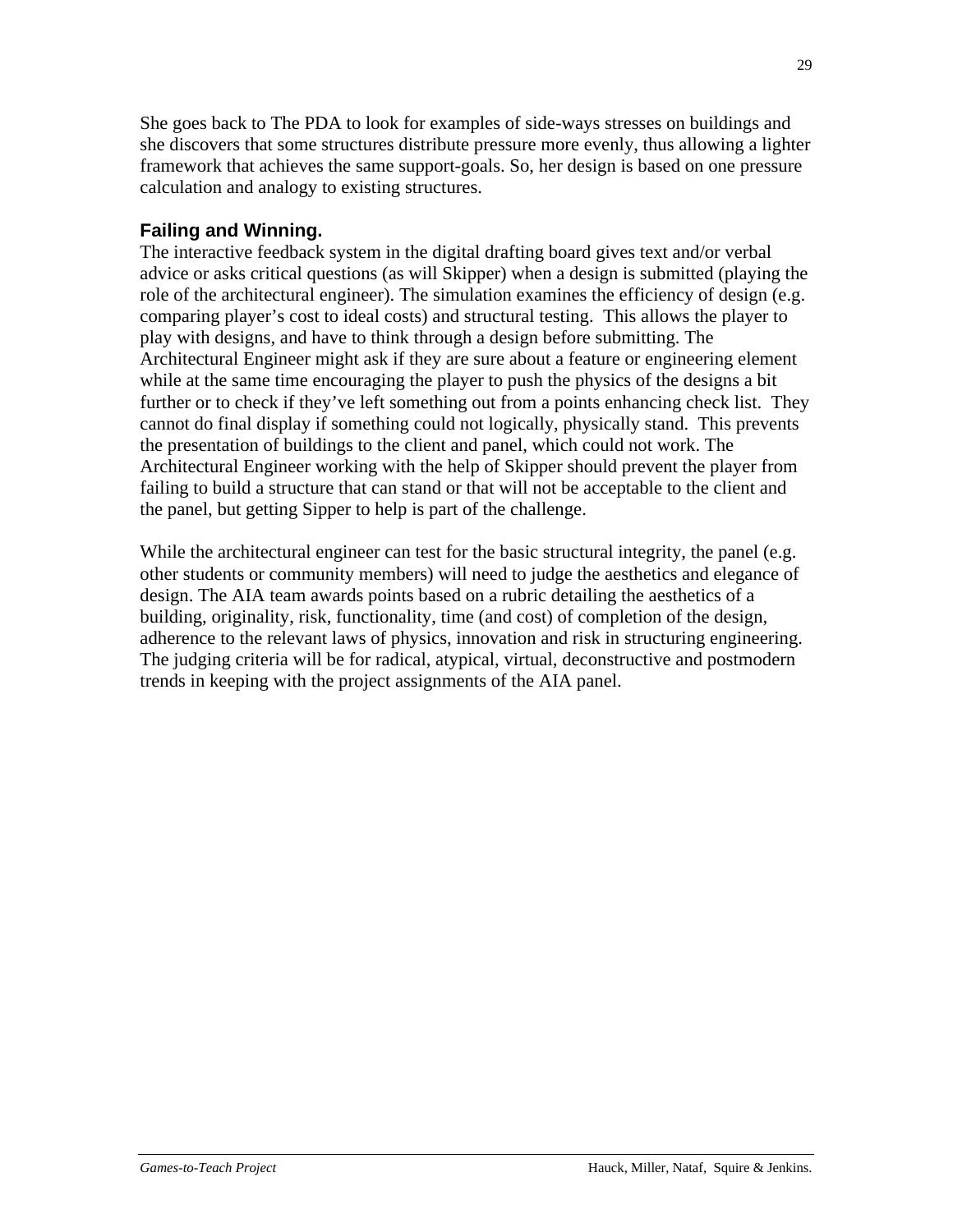# **Technology and Interface**

# **I. Game World: Representations of Space and the 3D Engine**

The computer-aided-design (CAD) software allows representations of the architectural space as the simulation of a real building. It also allows interactive virtual tours with navigation of the building in real time and 3D views taken from any point, looking anywhere in the building and rotated 360 degree in any plane as a whole or as a fully rendered section cutaway.

This kind of hyper-realism of viewing and interacting with the simulated building within the CAD software on the Electronic Drafting Board requires that the world around it must also seem realistic in terms of real world physics or risk appearing less credible than the architectural models. A 3D physics game engine would be necessary to create a plausible world as well as to demonstrate the physics problems within the puzzle scenes including gravity, rigid bodies, dynamics, kinematics and kinetics.

The game engine must be capable of simulating real-life, real-time, interactive, consistent and persistent physics in the game's world. This reinforces the verisimilitude by allowing the player to experience all of the effects in the environment and the consequences of any actions because all objects interact realistically. The virtual game world will seem complex and with naturalism that increases the feeling of immersion in the game world -- as well as the fun factor.

The 3D engine will have features similar to the game engine Havok.\* (See URL below.) In Havok for example, there is no need to try to script all conceivable interactions between virtual objects as the simulation will take care of both normal and unusual game situations so that the player can put impromptu ideas into action creatively and spontaneously.

# **II. Software and Interface**

The player constructs the building simulation in 3-D. As well as the elements found in database, these could include Bobbi's collection of elements generated outside the CAD palette from either the Architecture Library or recorded during field trips. These can morph into elements of a CAD palette by switching Digital Drafting Board from search mode to design mode. The choice of materials and shapes are arranged, rearranged, inter-changed and modified or rejected in order to re-construct ever better options. The player can also begin with a blank screen and select object shapes and materials from palette. Bobbi/the player can design, build simulation and test several versions of the building before deciding on the one to present to the client and panel. They test the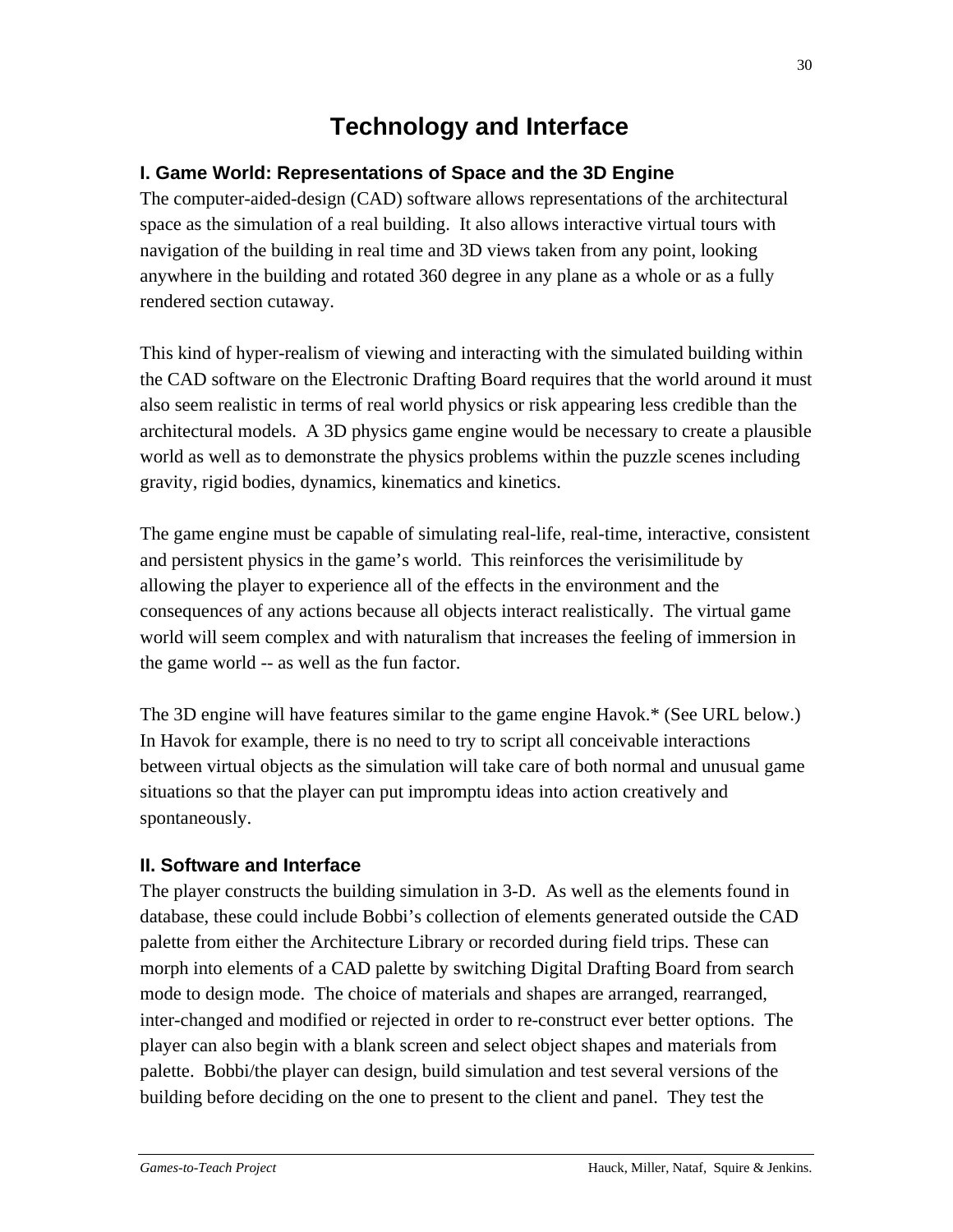finished architecture design using the engineering assessment software within Digital Drafting Board. The building can only be displayed in final presentation mode if it has passed all assessments and can stand.

All of the software applications we are proposing for the Drafting Board and PDA- "Smartphone" already exist or are in the final stages of development. Because CAD and other software described in this document for the Digital Drafting Board, etc. is modeled on existing software applications the game could offer actual software functionality while some features like the teleconferences would be simulated using cinematics.

We have modeled our ideas on the following software: Graphisoft's ArchiCAD,\* Geometric Description Language (GDL)\* and ArtLantis Render;\* Digital Canal's Structural Engineering Frame Analysis,\* StrucPro and STRAAD Analysis, on Netopia Inc.'s Timbuktu Pro\* and Carnegie Mellon University's Blackboard software,\* and on PowerCAD CE.\* The Architecture Library is based on the Prestel Sightlines pocketguide "Architecture From Art Nouveau to Deconstructivism" by Klaus Richter.

When you design in ArchiCAD, you automatically create the simulation of the real building. You raise walls, add windows and doors, lay down floors, build stairs and construct roofs. While you build elements on your floor plan, ArchiCAD creates a central database that can simultaneously manipulate the 3D model data and generate the corresponding plan and section views, dimensions, material finishes, component lists, etc. This means that all the information needed to completely describe the design can be extracted from the project file know as the Virtual Building database. The major features and components of the ArchiCAD software includes:

- The Virtual Building: ArchiCAD stores all the information about the building in a central database; changes made in one view are updated in all others, including floor plans, sections views and elevations and 3D models.
- Intelligent Objects: ArchiCAD's intelligent building elements like doors, windows and columns understand and react to their environment. This allows you to design instead of draft, but even working from drafted lines and shapes, the Magic Wand can turn these into intelligent building elements.
- The ability to think and work "live" in 3D: Architects can design and edit the model in 3D view, navigate in real time to check the design, and hold interactive design sessions with clients.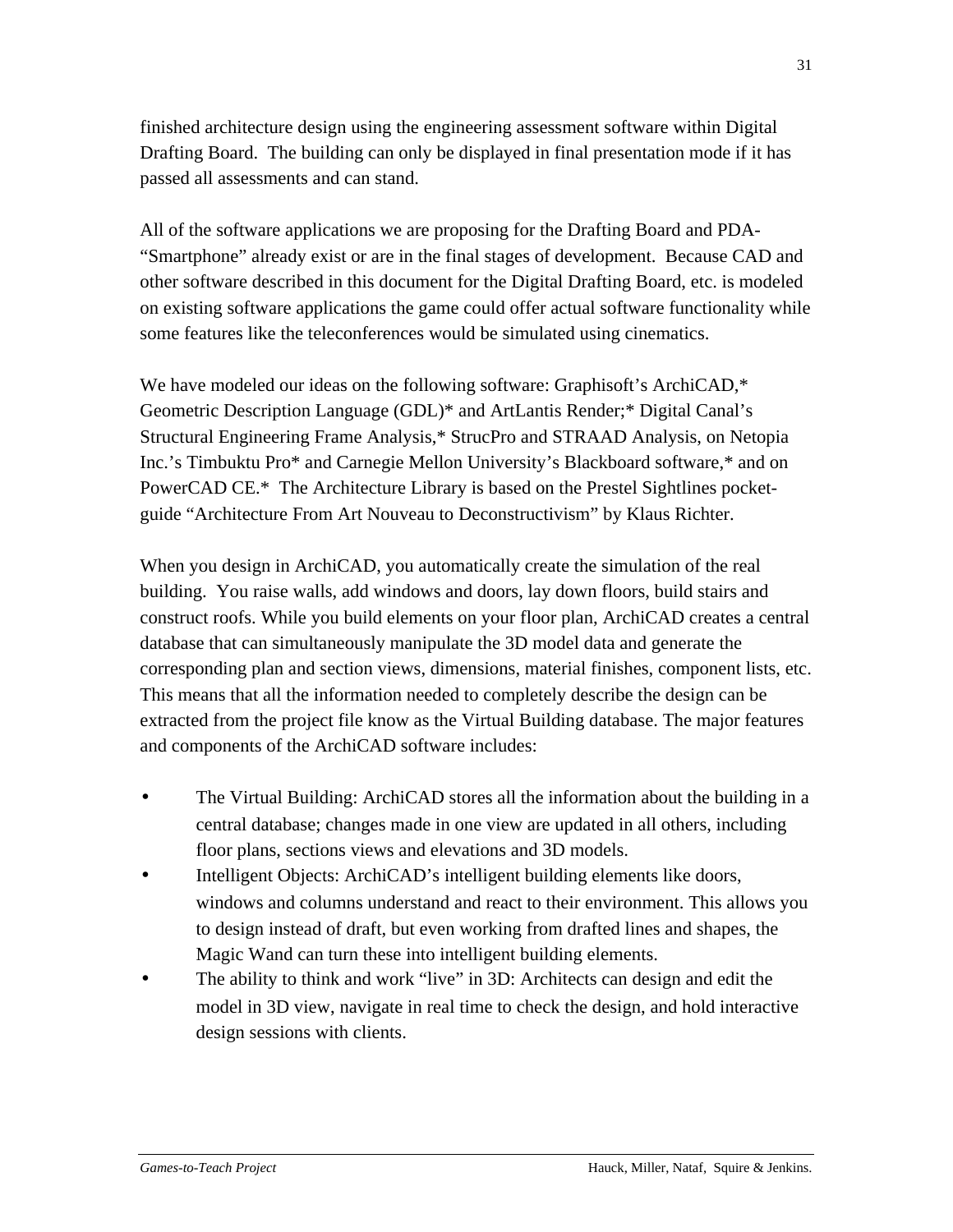- Instant visualization: ArchiCAD's rendering tools are simple to use; results include accurate sun studies and cast shadows for any date, time and position on earth as well as VR presentations generated directly in ArchiCAD.
- Internet communication tools: Architects can distribute documents to colleagues, clients and consultants via the Internet for review and mark-up, then merge change requests back into the project.
- Documentation: Construction documents and files can be derived automatically from the Virtual Building model. The bills of material can be quickly generated and always reflect the current state of the building model. The Zone tool identifies and labels rooms, and tracks area and volume, while the components' list shows price, number of pieces and labor costs. Dimensions are both automatic and associative. The Label tool can attach text or symbols to identify parts of your design.

# Computer-Aided-Design Palette and Tools

A suite of software will provide system interoperability, integrating each application seamlessly to create the Electronic Drafting Board used by the characters. The Electronic Drafting Board will consist of an Architectural-CAD, which offers a palette of tools to simultaneously design and model the building in real-time using parametric objects creating the virtual simulation of the building.

Intelligent building objects behave parametrically. Parameters are simply rules embedded in the object that govern its appearance and behavior. A window might have parameters that allow the architect to define its height, width, number of panes, material and frame style by dragging and resizing. A wall might contain parameters to define its composition, surface, finish, height, and construction to other walls, columns, floors and ceilings. Parameters can be changed at any time and the complete project will be updated. The Geometric Description Language (GDL) Technology used in CAD systems have made it possible for intelligent 3D building objects to become even smarter.

Intelligent objects in ArchiCAD's intelligent buildings currently includes up to 100,000 parametric-based elements like doors, windows and columns which understand and react to their environment. This accelerates work and makes the design and management of the project more flexible. Even if a designer wishes to work from drafted lines, arcs, splines and ellipses or input elements from sources other than the GDL objects, the Magic Wand tool will create functional, intelligent building objects from those elements.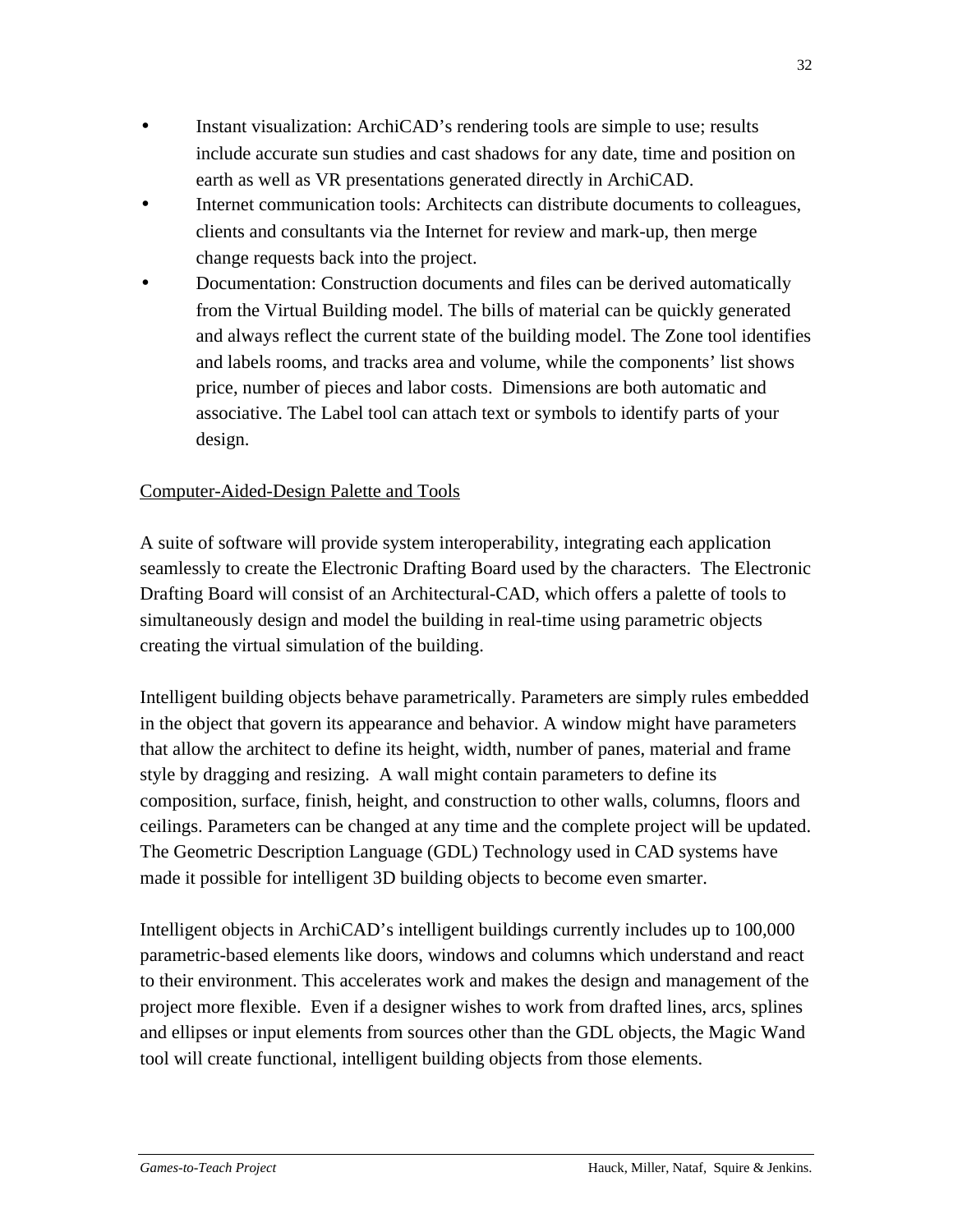There are also add-on modules like StairMaker which creates and places custom stairs as parametric objects into your ArchiCAD file or ArchiForma, a simple tool used to generate complex shapes in order to represent: architectural details, furniture or other free shaped elements within the 3D model, which would be difficult to create using the standard construction elements provided within the ArchiCAD Tool Palette. Along with these come further new series of graphic elements, commands and functions to work with.

Bobbi's Drafting Board will have a palette of tools based on GDL with tens of thousands of objects that will be easy to choose from and manipulate and all elements will react intelligently to their surroundings and to one another. For instance, wall intersections will automatically slot together and clean up once placed and roofs will trim walls and other building elements according to user-defined proportions and their placement within the design environment.

Some elements for manipulation within the 3D model, which come from outside of those provided within the ArchiCAD Tool Palette might come from Bobbi's PDA which can take digital stills of the architecture sites, she visits on her field trips and feed these into the project files database of the Digital Drafting Board.

These elements which can be converted to parametric-based objects could be capable of constructing millions of virtual buildings. While the player assembles elements into buildings like the Virtual Buildings of the ArchiCAD software, a central database or project file is created. This project file can provide 3D model data with plan and section views, dimensions, material finishes, component lists and other calculated values.

In ArchiCAD, most functions are accessible through its Application Programming Interface (API). You can also manipulate the database by adding custom parameters to the building elements and saving them into the ArchiCAD file. With this method it is possible to attach, for example, building physics or structural analysis parameters to the elements.

# Databases: Architecture Library, GDL Object Library, and Project File Database

The Architecture Library of Bobbi's Drafting Board is an online, interactive, searchable database of 20thC Architecture and accessed by inputting queries in any form, such as text or 2D sketches and plans or 3D models. It should work like an interactive multimedia encyclopedia also yielding results in various forms, text and graphics, models, VR or QuickTime movies or animations. The search categories include: a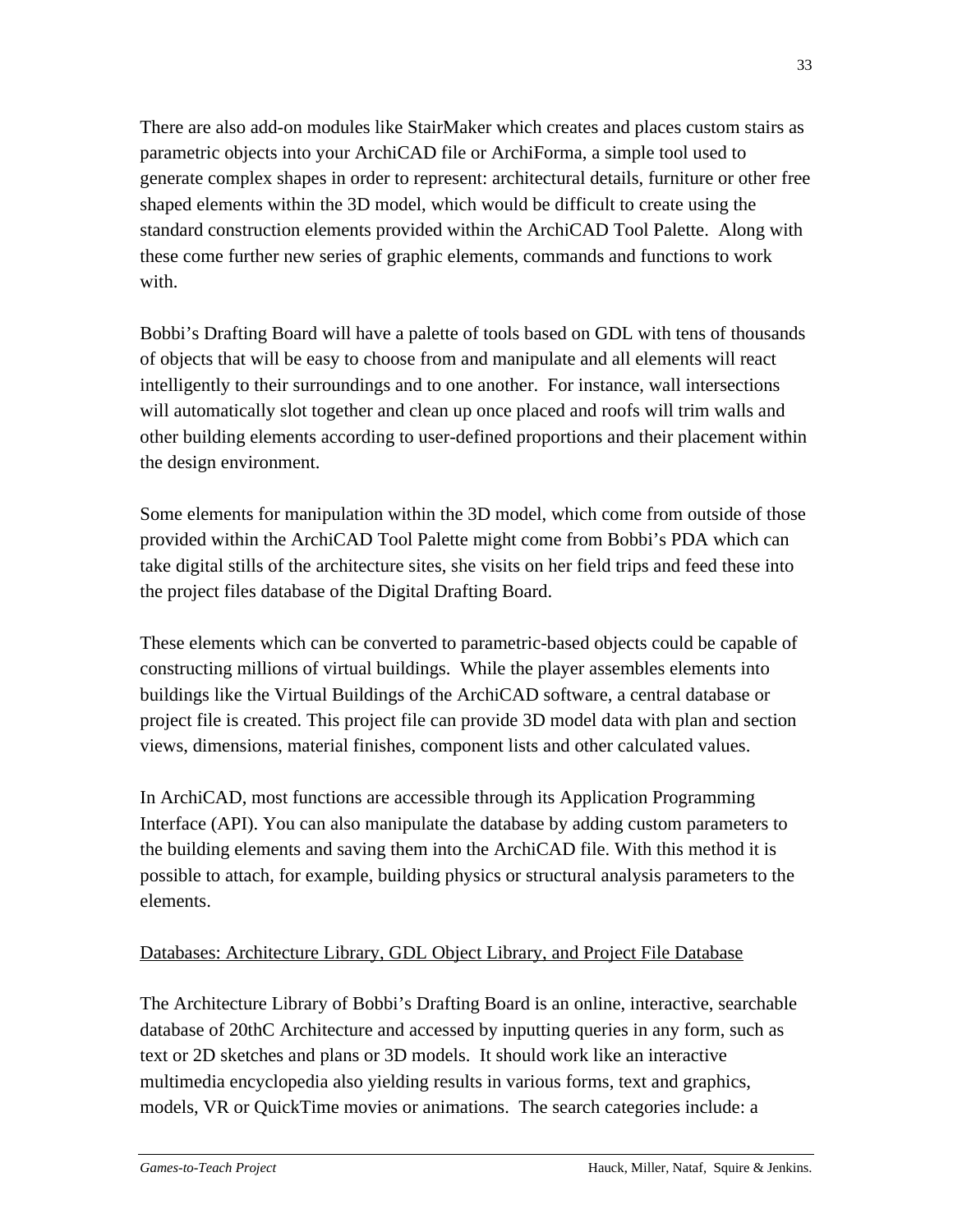Timeline from1880-2000; Names of Architects; Styles; Major Concepts; Technical Architecture and Engineering Terms, information about building features, historic architecture examples, demonstrations of related physics laws, principles and formula and basic relevant geometry.

ArchiCAD comes complete with a library of parametric objects, GDL 3D objects representing real-world building parts. Tens of thousands more are available on CD-ROM and to download from the Web. Graphisoft's Geometric Description Language (GDL) is the building block for ArchiCAD's intelligent objects. GDL contains all of the information necessary to completely describe building elements as 2D CAD symbols, text specifications and 3D models for calculations and presentations.

#### Conversion and Translator Software

ArchiCAD's file conversion capabilities comply with today and tomorrow's requirements, to ensure smooth collaboration with consultants and colleagues. Not only does it offer file exchange with all major formats including DXF, DWG and DGN, it also supports the IAI's new IFC standard, which allows many disparate applications such as building services design, construction estimating and planning and thermal performance to share data from ArchiCAD's virtual model.

Text and images from the Architecture Library and other databases and sources can be opened in the Drafting Board using DXL, DWG or VRML format translators. Which also provides an environment for live visualization and presentation on multiple platforms whether portable, wireless, remote or networked. Various elements can be exported to ArchiCAD-CAD using DXF format or Bobbi's collection expanded by importing new entries into the Architecture Library. Elements can be exchanged between the CAD and Structural Engineering environments for assessment.

#### Structural Engineering Software

The Electronic Drafting Board will also include the feature of engineering analysis software that tests the feasibility of the materials and engineering configurations. The structural engineering software is a totally graphical interface with no manual input required, which offers fast and accurate structural analysis of the 3D virtual buildings. It has a built-in range of methods for automatically analyzing and examining geometry, restraints, materials and loading conditions, which lets you concentrate on the specific problems at hand. It offers unsurpassed ease of use in a complete graphics working environment, it also providing all the computational power needed for complex structural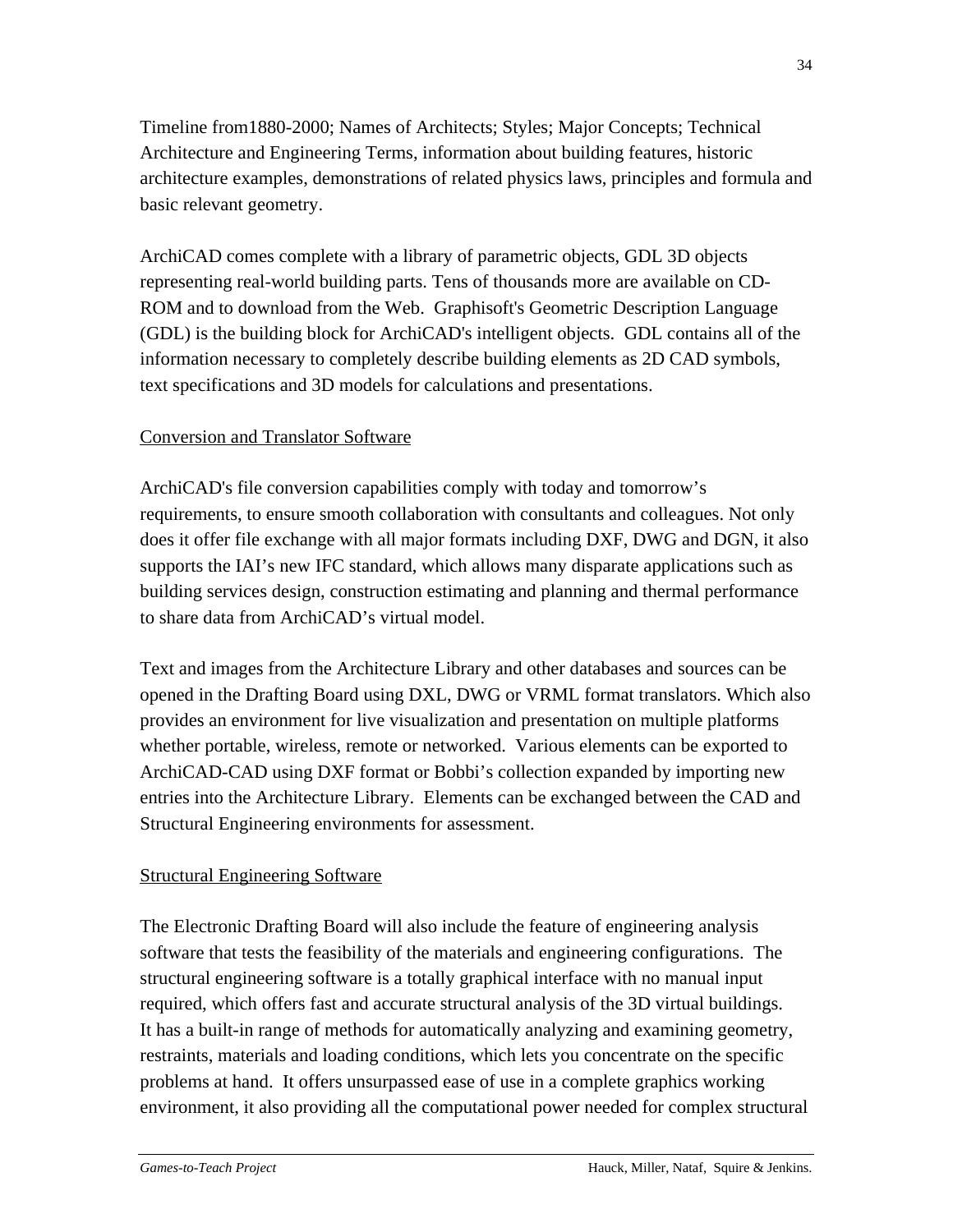analysis. Some key features of Digital Canal's Structural Engineering and Analysis software\* are:

- Graphical specification of restraints, loads and geometry
- Section property calculator computes all required analysis and design properties of standard shapes
- Graphical highlighting of forces, deflections or stresses.
- Graphical specification of restraints, loads and geometry
- To-scale renderings of structural shapes allow you to see precise orientation of member.
- Display of Moments, Shear, Deflection and Axial force
- Selective moment of torsion releases
- Loads on all or part of any member
- Factored combinations of load cases
- Built-in library of structural shapes
- Built-in calculation sheet for detail design (CAD to Excel data exchange)
- Graphical highlighting of forces, deflections or stresses
- Animation of deflected shapes
- Ouick Modeler modeling toolkit generates the quick creation of standard geometry for 3D rectangular multi-story buildings, continuous beams and frames, trusses, bar joists, domes, barrel vaults, space frames and towers.
- Unlimited Graphical Editing Inside CAD, Flexible interface allows you to change any part of the model at any time graphically.

Digital Canal's Structural Engineering Analysis software is a CAD-based program for 2D and 3D analysis of virtually any structure of unlimited size. The point-and-click interface allows you to load and analyze a variety of models graphically. Integrated design and code checking functions offer a unique two-way communication with the analysis program for automatic updating of the model based on design modification and/or code checking results. Custom reporting options allow you to view the analysis results right on the model and generate custom reports.

Analysis results to can be transferred to other structural or CAD programs for postprocessing or redesign. Streamlined input allows you to quickly input the problem and obtain an answer. The module selects from the complete AISC database of shapes. Powerful checking routine is based on stress, deflection, and size criteria and specifies bracing locations for lateral torsional buckling.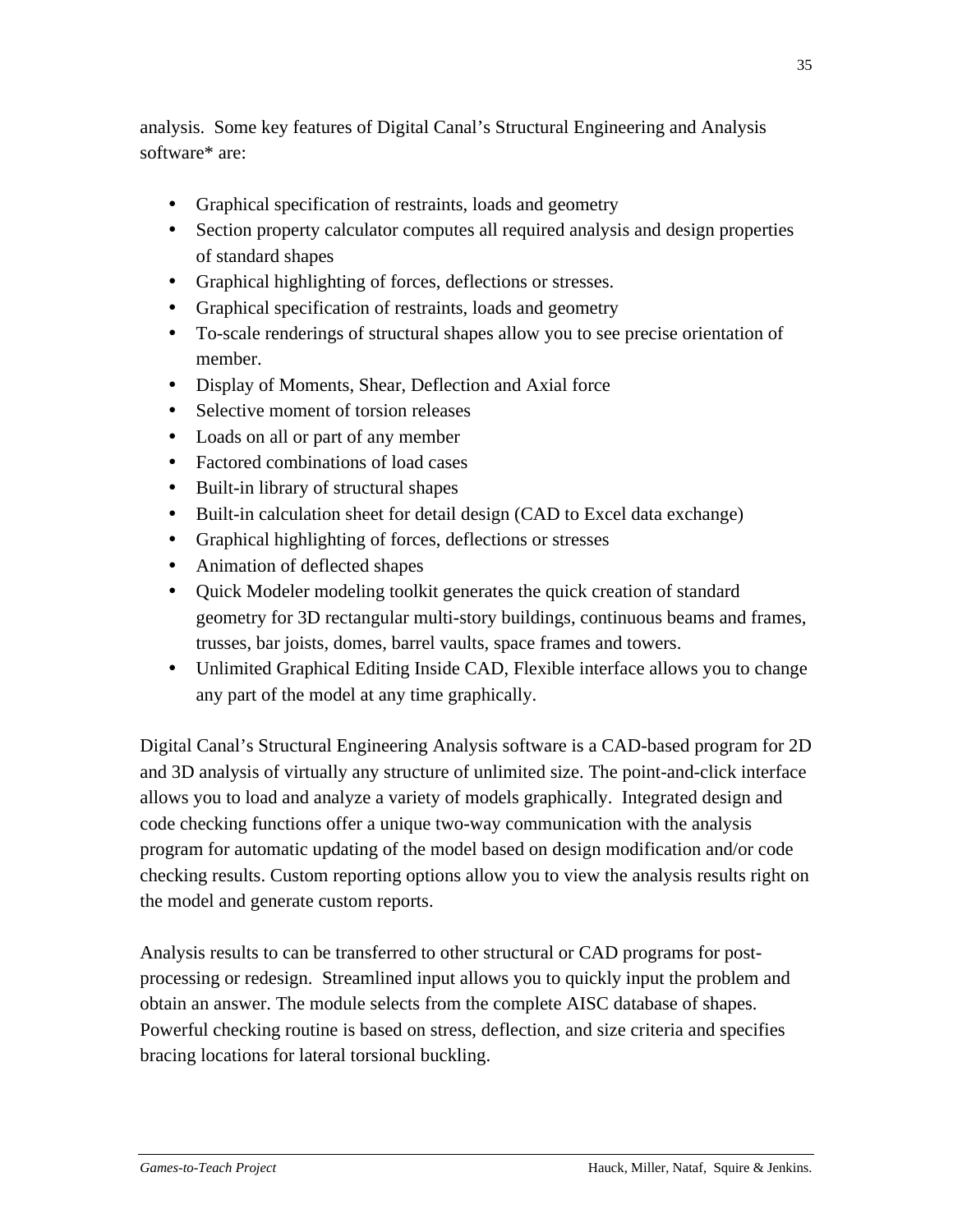Those structural products offer a variety of detailed structural analysis and design solutions for each building's structural needs.

#### Presentation: ArtLantis Render

The ArtLantis Render application allows users to quickly create high-definition renderings, virtual reality scene and animated sequences; it enriches images with reflection, refraction and transparency effects; it interactively select finishes and apply them to any object in a 3D space; creates realistic scenes using picture mapping, alpha channel, antialiasing, atmosphere functions and bump mapping; ties ArchiCAD materials to ArtLantis' procedural textures to eliminate duplication of effort and applies materials and textures by dragging and dropping from the shader library onto the project.

ArtLantis Render's animation/VR tools include: Create and edit camera paths, camera type and behavior; set speed and timing; link sequences to explore panoramic view with 360 degree perspective; integrated images and atmospheric effects into 3D scenes; control density, scale and orientation; view an object from every angle possible and create VR scenes using QuickTime VR or Real VR format on Win and Mac platforms.

This allows the client to see how it feels to walk through the space, or how sunlight might affect a particular room at different times of the day. Consultants can receive the building data in electronic format, regardless of which CAD platform they are on, make changes and return the file to the designer for further work with no loss of Virtual Building data in the process.

This leading-edge Virtual Building concept and intelligent object technology delivers "computer-aided-design" programs with instant visualization, automatic documentation and true teamwork functionality for collaboration. Graphisoft's Geometric Description Language (GDL) contains all the information necessary to completely describe building elements as 2D CAD symbols, text specifications and 3D models for calculations and presentations with parameters that define object behavior and library parts which are easy to customize.

# Mobile Tools: PDA, Remote File Share and Remote Presentation

During the game Bobbi/the players engages in conversation with the architect or the ghost of the architect of the field trip sites. The player uses the Personal Digital Assistant PDA-mobile phone networked to the Digital Drafting Board in the office to record text notes of the interview and to also take digital stills of any relevant observations which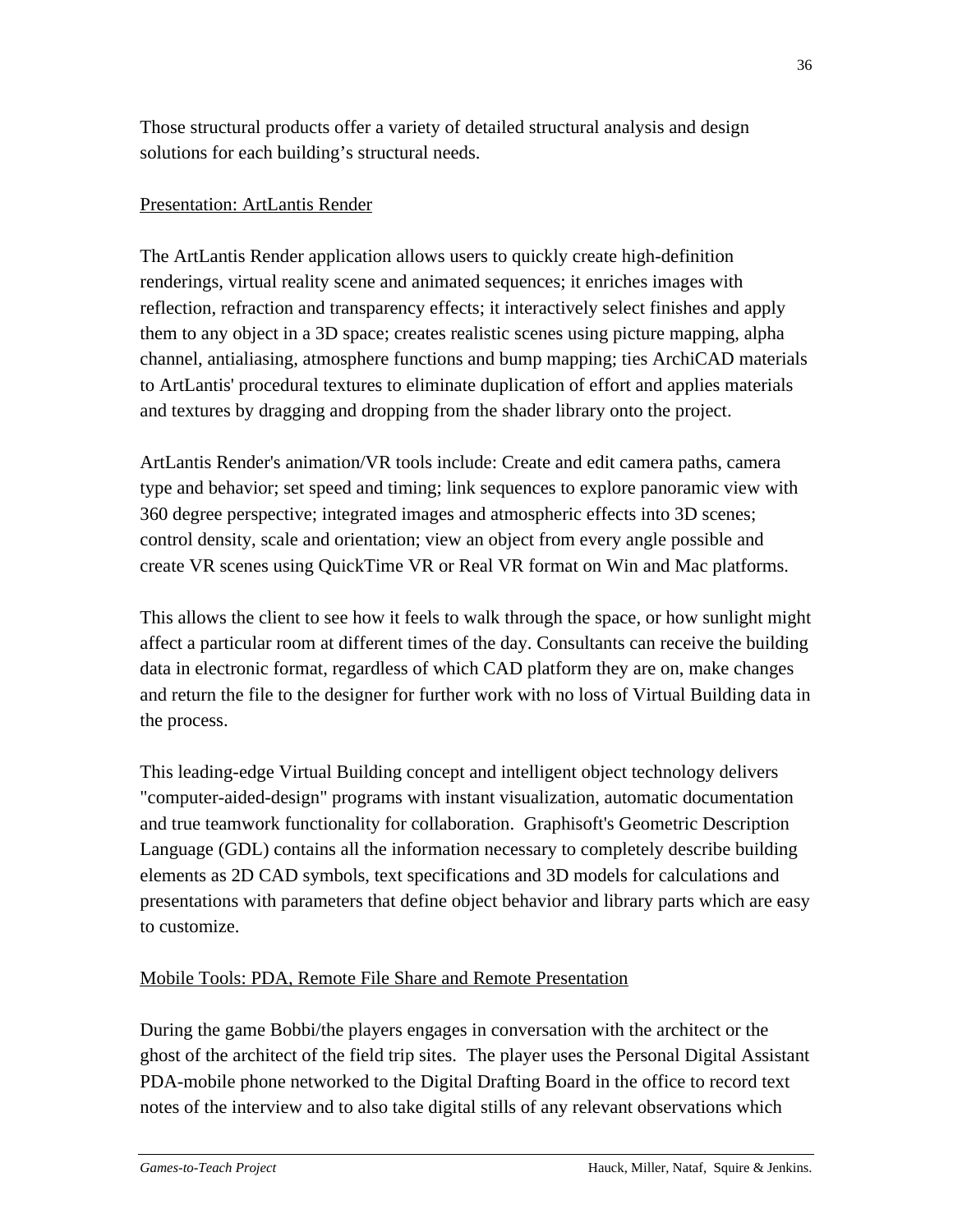Bobbi/the player can later feed back into the project files database of the Digital Drafting Board. These collected image files can help to find shape matches using the CAD palette or the Library. She can also teleconference back to the office to Kevin and Skipper for support.

PowerCAD CE, the world's first full-featured CAD system for portable/wireless computing devices and features like the remote file transfer programs of Timbuktu Pro and Blackboard could help team collaboration from the field.

Timbuktu Pro (Netopia Inc.) is a remote control and file transfer software which connects and communicates across Windows and Mac OS platforms and support all internet and other networks and connection technology. Timbuktu's powerful collaborative functions allow mobile professionals to securely share screens, display works, transfer project files and communicate instantly and synchronously access functions like a whiteboard space.

Carnegie Mellon University's Blackboard software allows synchronously communication from a distance and access to functions such as an area for slide presentation and real time group discussion capabilities.

Microsoft Corporation's has been working on a Smartphone\* development project which combines the best of the PDA to store, access and organize personal information like telephone numbers, a calendar, lists and notes with the best of the mobile phone to create a platform which will keep people intelligently connected, whether by voice, e-mail or other means, anytime, anywhere. Smartphone 2002 will offer users current personal information and e-mail as well as Web-browsing capabilities. The platform will include a Web browser that supports HTML, WAP (WML) and XML formats.

The PowerCAD CE system specifically for portable and wireless computing devices to extends the possibility for design to the field. PowerCAD CE Pro runs as independent portable CAD systems or serves as perfectly synced extensions and mobile companion for leading desktop CAD system allowing you to remotely view and edit billions of existing designs saved in DWG or DXF file formats.

# Assessment: Value Calculations for Game Points

In the game the interactive feedback system in the Architectural Engineer gives text and/or verbal advice or asks critical questions at each stage during design, simulation construction and structural testing. This allows mistakes to be caught as the player works on the building. The Architectural Engineer might ask if they are sure about a feature or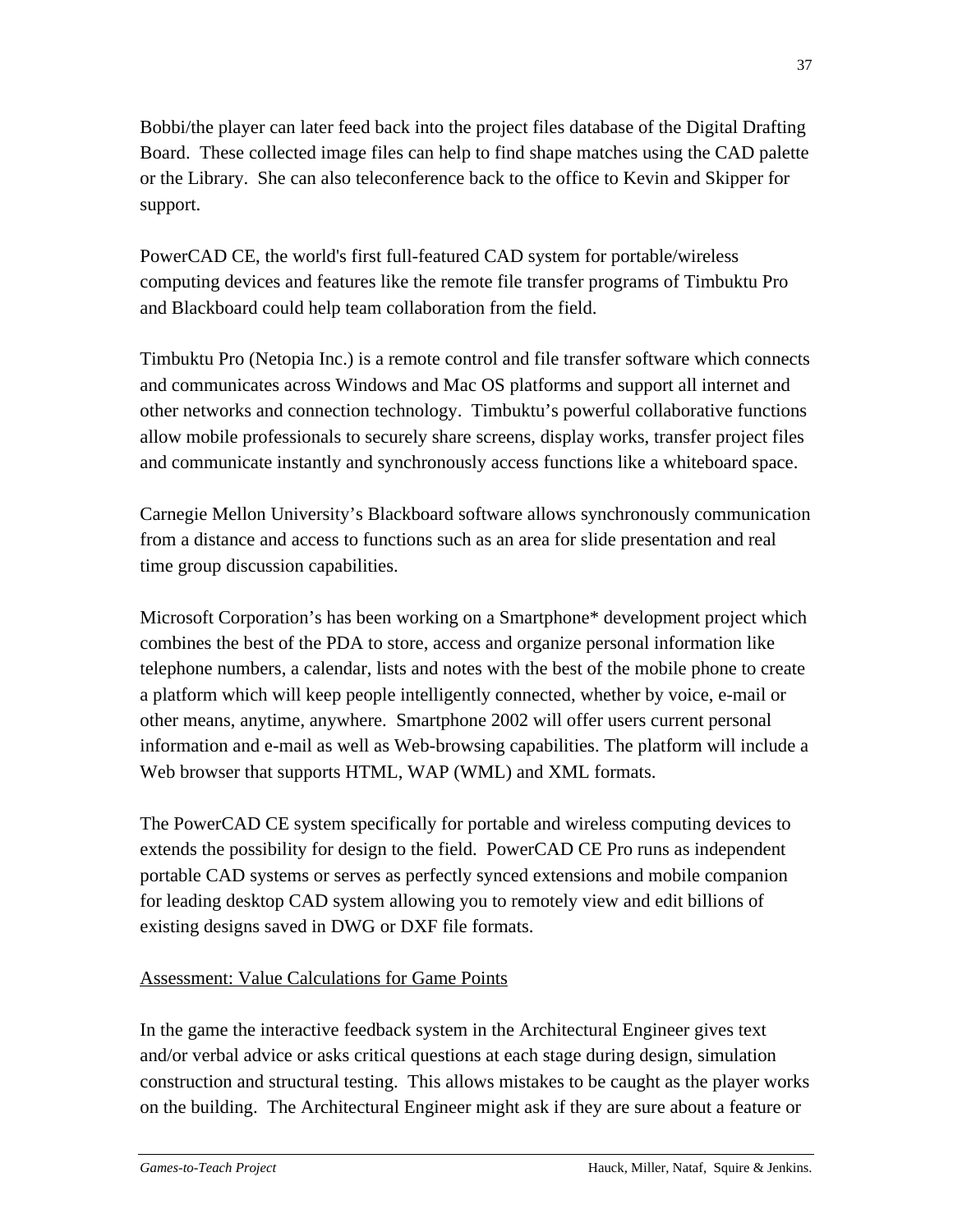engineering element while at the same time encouraging the player to push the physics of the designs a bit further or to check if they've left something out from a points enhancing check list. They cannot do final display if something could not logically, physically stand. This prevents the presentation of buildings to the client and panel, which could not work. This technology is built on Ken Forbus coaching technology (2001).

Ultimately the maximum number of points a player/designer receives for each project designed is down to the clever use of the Library, the CAD and other tools of the Digital Drafting Board and to the creativity of each player.

Assessment or the value calculationswill come from two sources, the GDL for design element where values will be set for certain configurations, styles and innovation and in the structural analysis elements for plausibility of physical design, creative innovation of structural configurations and price.

Developments of GDL Technologies in CAD have made intelligent 3D building objects radically smarter. Building product manufacturers can define their entire product families efficiently, as parameters can be constrained to pre-set values to reflect available product styles. Using these same features the game designer can pre-set values to add points for certain stylistic choices Bobbi/the player makes in order to win.

The Section property calculator can compute all required design and analysis properties of specified shapes. An expanded report option can detail and summarize in addition to a step-by-step listing of the computations used to design the member. The structural engineering software module can tell you what AISC equation was used, display the equation and report the calculated value for each step which can also be customized to reflect physics busting originality.

To summarize the engaging aspects of the game include the psychological believability of the characters and the immersive realism of the game environment and the design tools. That in itself will be highly fascinating for players. Add to that the encouragement to creativity and the imaginative and playful way into the subject material of architecture, engineering and physics which could otherwise be so complex and very dry and you have a definite winner.

# **III. Sound Design**

Establishing Bobbi's new maturity and sophistication, a jazz score (think Miles Davis, Kind of Blue) would accompany her entrances and exits and perhaps follow her as she travels on field trips. In lively contrast a hip hop score (true - like Diggable Planets or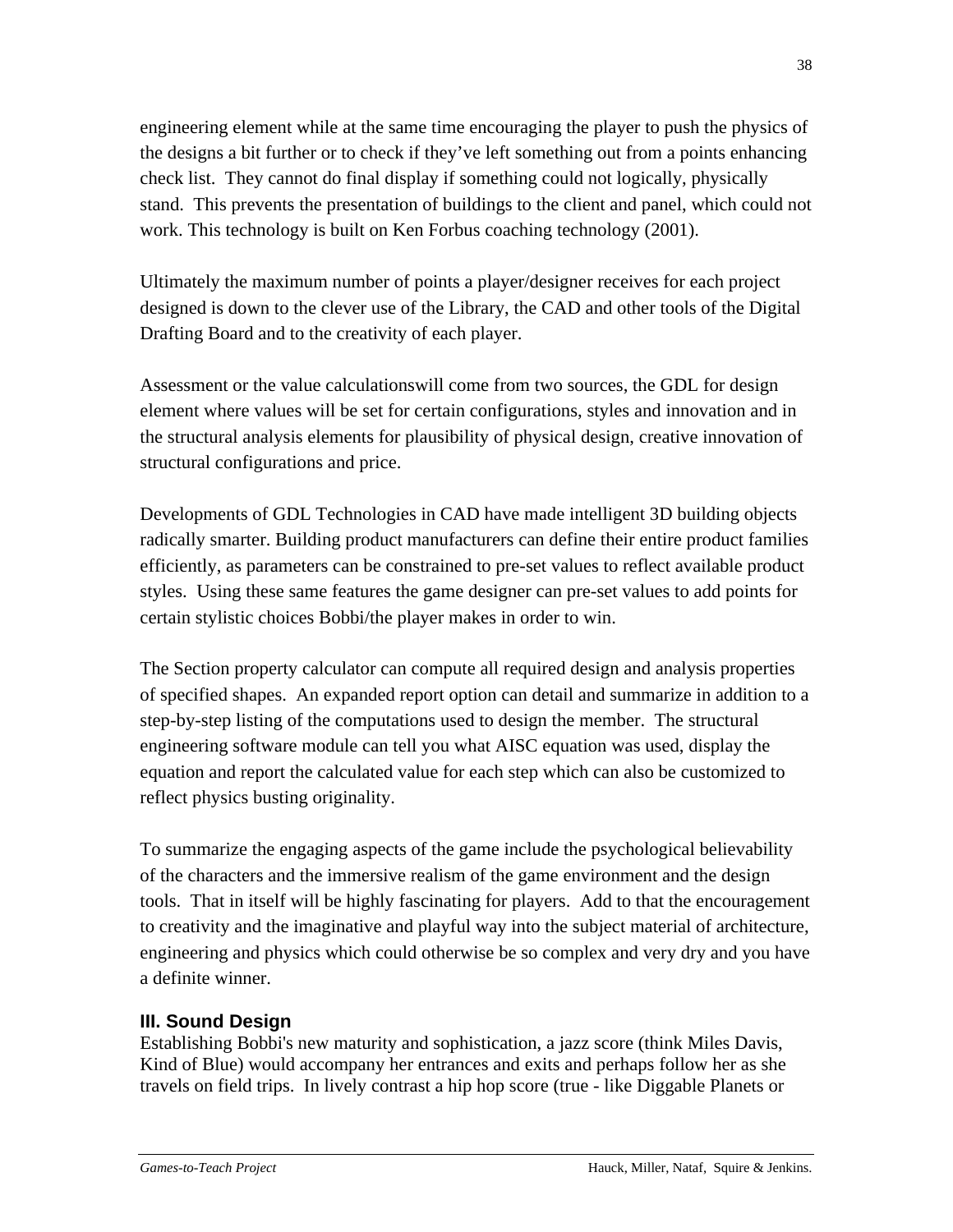US3) will characterize the youthful, hip personalities of Skipper and Ken as well as the downtown locale. By design, the music and effects will emphasize the parody.

Bobbi's PDA will have its own sound effect and The Money will have a signature piece of music. Also there will be a funny sound effect to signal Skipper is coming and one to signal a departure on a trip. When a level is completed another musical segment will celebrate the accomplishment and introduce a cut scene.

As the levels are developed, sound effects and score will naturally develop with them. We aim to make music a core element in the design of the game.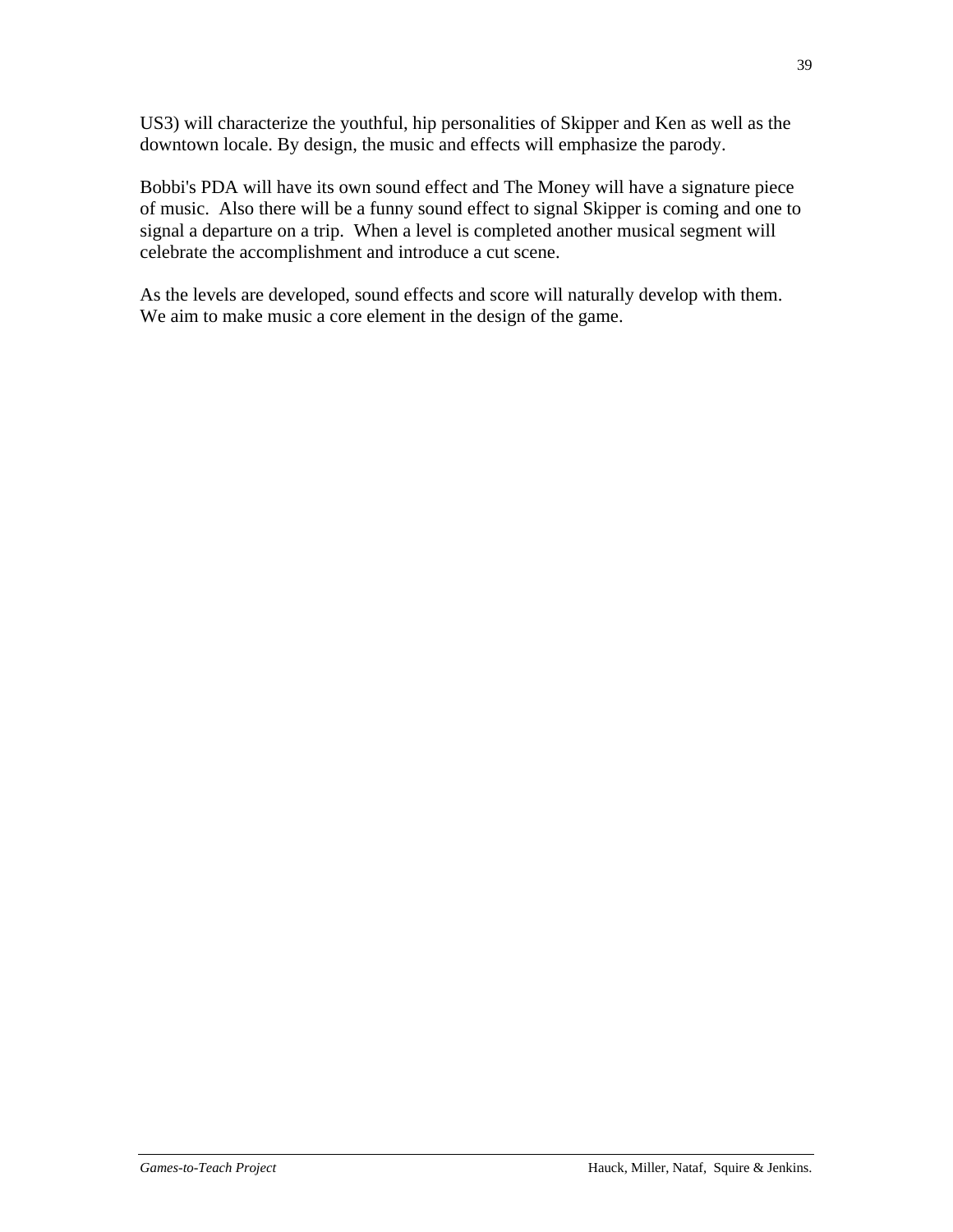# **Resources and Bibliography**

## **3D Engine**

Havok, http://www.havok.com/product/physics.html

## **Alife**

Michael Mateas, CMU, Believable Agents and Interactive Drama of the Oz Project, http://www-2.cs.cmu.edu/afs/cs.cmu.edu/project/oz/web/oz.html

Bruce Blumberg, MIT, Synthetic Characters, http://www.media.mit.edu/characters/

Toby Simpson & Steve Grand, CyberLife Team, Creature Labs, UK, http://www.creaturelabs.com/tech\_index.htm http://www.creatures.net/Library/Science/lib\_science/lib\_science\_whatiscyberlife.htm

Norman I. Badler, U. of Pennsylvania, Ctr. Human Modeling & Simulation, Jack Project http://hms.upenn.edu/

K. Perlin & A. Goldberg, NYU, Media Research Lab, Responsive Animated Characters http://www.mrl.nyu.edu/projects/improv/index.html

Barbara Hayes-Roth, Stanford U., Virtual Theater Project, Smart Interactive Characters http://www-ksl.stanford.edu/projects/cait/company.html

Microsoft's Persona Project http://www.research.microsoft.com/research/ui/persona/home.htm

Akikazu Takeuchi, Sony Computer Science Lab, Virtual Society Project http://www.csl.sony.co.jp/project/VS/index.html

# **Alife Links**

htpp://robotics.stanford.edu/~kuffner/anim/links.html (Links Autonomous Animated Characters)

#### **Computer-aided-Design Package** (ArchiCAD)

http://www.graphisoft.com/products/architecture\_and\_design/graphisoft\_archicad/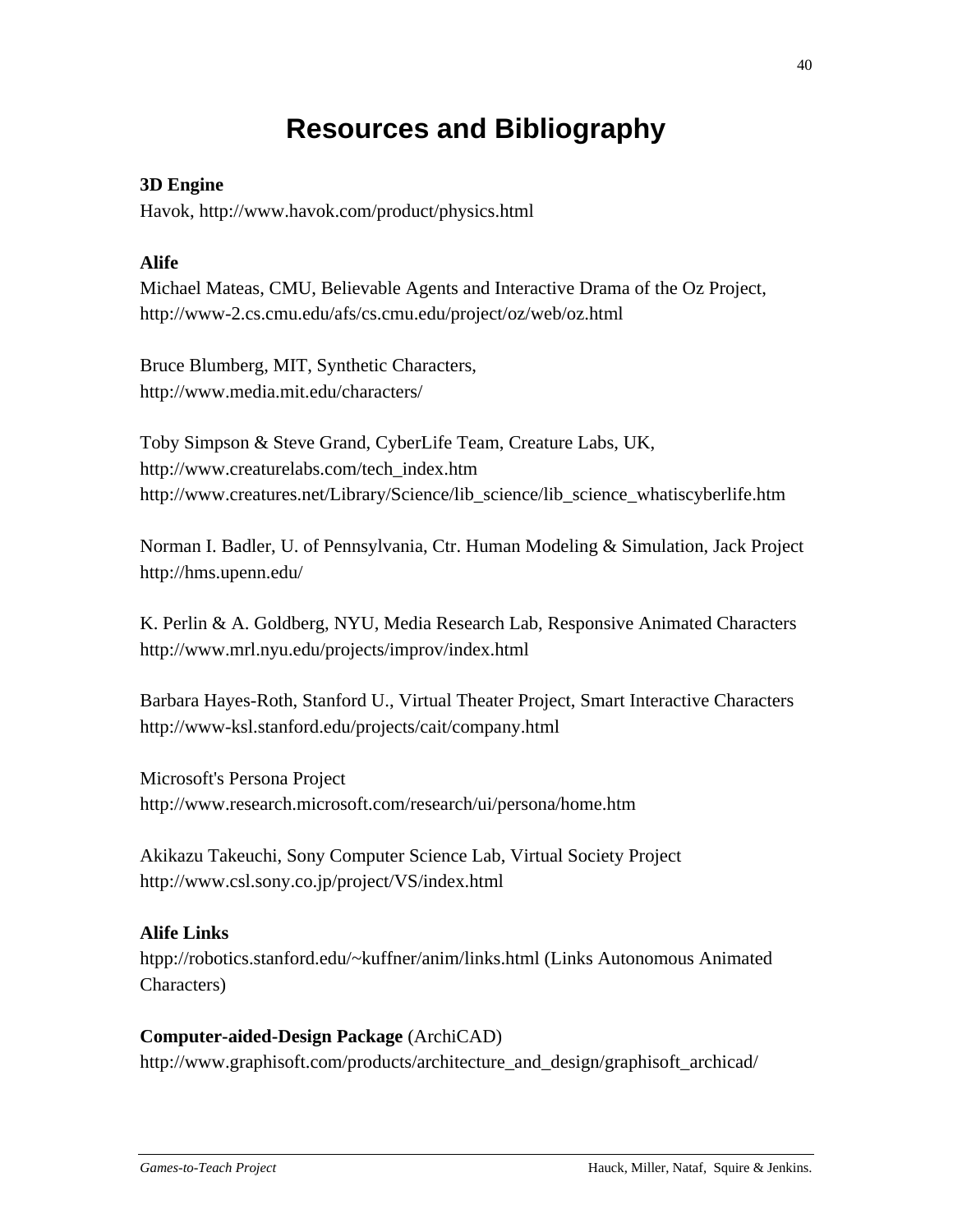### **GDL Geometric Description Language**

http://www.gdlcentral.com/main.asp

**Presentation** (ArtLantis Render) http://www.intcad.com/acaddons.html

#### **Structural Engineering Software (Digital Canal)**

http://www.digitalcanal.com/structural/default.asp http://www.formsys.com/Multiframe/MFProductRange/MFPRMultiframe3D.html

#### **PDA and Remote File Share**

http://www..microsoft.com/mobile/pocketpc/pdainfo.asp?style=99 http://www..microsoft.com/mobile/phones/smartphone/default.asp?style=99 http://www.netopia.com/software/pdf/TB2WinOverview.pdf http://www.blackboard.com/

#### **Puzzles**

Barwood, H. (1997). Puzzles in Story Games: www.gamasutra.com/features/gdc\_reports/cgdc\_97/barwood.htm Bates, R. (2000). Designing the Puzzle: www.scottkim.com/thinkinggames/GDC00/bates.html Kim, S. (2001). What is a Puzzle?: www.scottkim.com/thinkinggames/whatisapuzzle/index.html

Young, R. (1996). The Incredible Machine 3: www.quandaryland.com/1996/imachine3.htm

# **Written Bibliography**

Architecture from Art Nouveau to Deconstructivism, Klaus Richter Why Buildings Stand Up: The Strength of Architecture, Mario Salvadori Why Buildings Fall Down: Why Structures Fail, Matthys Levy & Mario Salvadori Architecture and Engineering: Illustrated Teacher's Manual, Salvadori & Michael Tempel Art of Construction: Projects & Principles for Beginning Engineers and Architects, Salvadori Digital Architecture, M. Saleh Uddin The Virtual Architecture, edited Ken Sakamura and Hiroyuki Suzuki ArchiLab: Radical Experiments in Global Architecture, ed. F. Migayrou & Marie-Ange Brayer